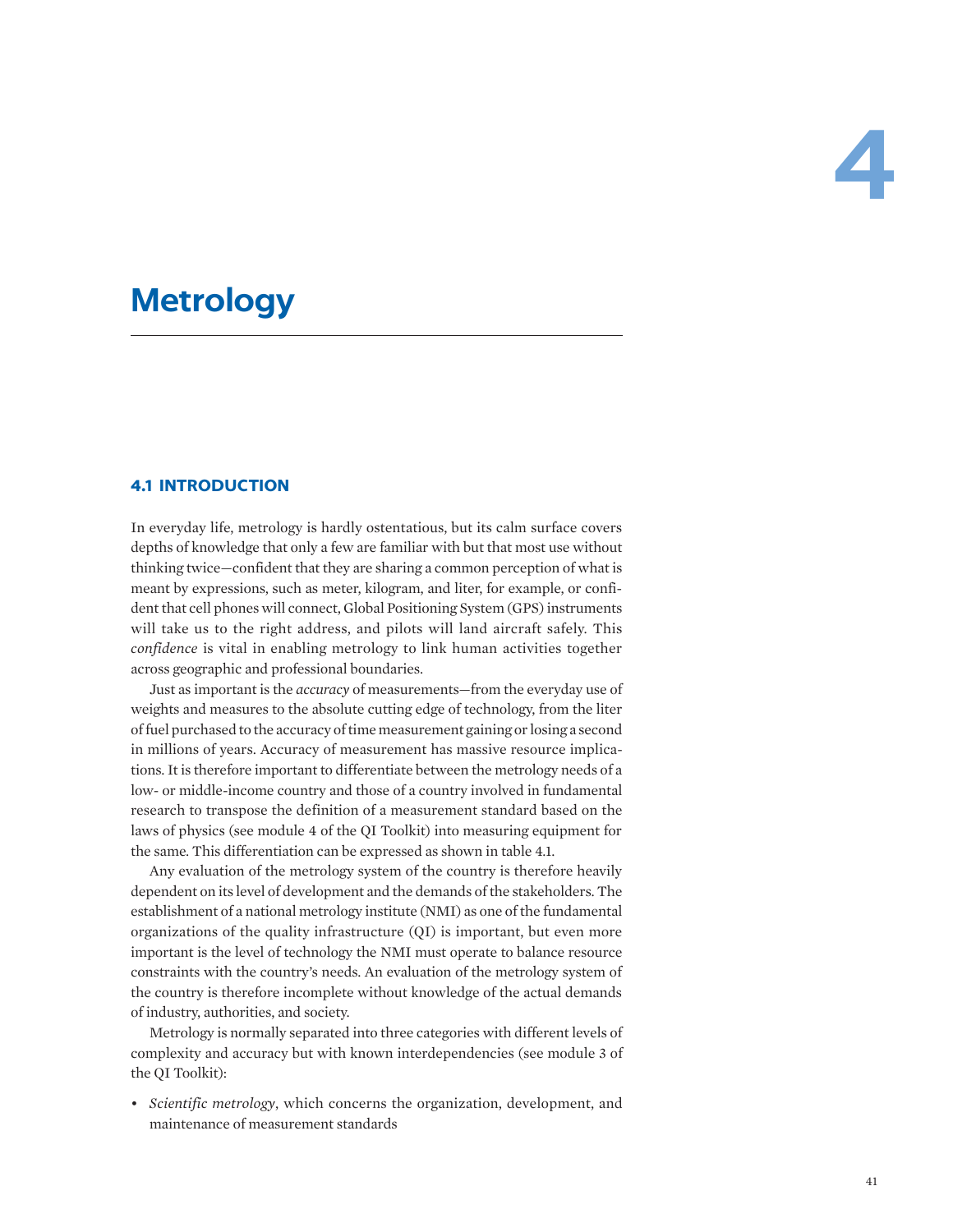| <b>TABLE 4.1 Maturity levels of a national metrology institute</b> |  |  |  |  |  |
|--------------------------------------------------------------------|--|--|--|--|--|
|--------------------------------------------------------------------|--|--|--|--|--|

| <b>NMI</b><br><b>CHARACTERISTIC</b> | <b>RUDIMENTARY (LITTLE OR</b><br><b>NO METROLOGY)</b> | <b>BASIC (LOW- TO MIDDLE-</b><br><b>INCOME COUNTRY</b><br><b>APPROACH)</b>                   | <b>ADVANCED (ECONOMYWIDE</b><br><b>APPROACH, SECTORAL</b><br><b>APPROACH)</b>               | <b>MATURE (INNOVATIVE,</b><br><b>CUTTING-EDGE TECHNOLOGY)</b> |
|-------------------------------------|-------------------------------------------------------|----------------------------------------------------------------------------------------------|---------------------------------------------------------------------------------------------|---------------------------------------------------------------|
| NMI laboratory<br>infrastructure    | No NMI; legal metrology<br>department is only entity  | A number of "basic<br>basket" laboratories<br>(including the appropriate<br>accuracy levels) | Laboratories (including<br>the CMCs) defined<br>through economywide<br>surveys              | High-level laboratories for<br>innovative sector              |
|                                     |                                                       |                                                                                              | Laboratories (including<br>the CMCs) defined<br>through sectoral<br>international benchmark |                                                               |
| International<br>recognition        | None                                                  | Through accreditation or<br>CMC declarations                                                 | Through CMC declarations<br>(or accreditation)                                              | Through CMC declarations                                      |
| Membership                          | None                                                  | Active RMO member                                                                            | Active RMO member                                                                           | Active RMO member                                             |
|                                     |                                                       |                                                                                              | <b>BIPM</b> membership                                                                      | BIPM membership                                               |
|                                     |                                                       |                                                                                              | OIML membership                                                                             | OIML membership                                               |
|                                     |                                                       |                                                                                              |                                                                                             | Active in BIPM committees                                     |
| Services                            | Calibration services                                  | <b>Calibration services</b>                                                                  | Calibration services                                                                        | <b>Calibration services</b>                                   |
|                                     |                                                       |                                                                                              | Reference materials                                                                         | Reference materials                                           |
|                                     |                                                       |                                                                                              | Intercomparisons                                                                            | Intercomparisons                                              |
|                                     |                                                       |                                                                                              | Proficiency tests                                                                           | Proficiency tests                                             |
|                                     |                                                       |                                                                                              |                                                                                             | Metrological consultancy                                      |
|                                     |                                                       |                                                                                              |                                                                                             | Research                                                      |
| Secondary<br><b>laboratories</b>    | None                                                  | None to some secondary<br>calibration laboratories                                           | Several calibration<br><b>laboratories</b>                                                  | Strong network of<br>calibration laboratories                 |
|                                     |                                                       |                                                                                              | Loose network of<br>calibration laboratories                                                | coordinated by the NMI                                        |
| Human resources                     | Training on the job                                   | Training on the job                                                                          | Training on the job                                                                         | Training on the job                                           |
|                                     |                                                       |                                                                                              | Training courses in                                                                         | Training courses in metrology                                 |
|                                     |                                                       |                                                                                              | metrology                                                                                   | Metrologist as a professional<br>profile                      |
| Demand                              | Not really                                            | Demand surveys, mostly<br>through projects                                                   | Demand surveys                                                                              | Strong instruments and                                        |
| orientation                         |                                                       |                                                                                              | Stakeholder participation<br>and consultative<br>mechanism                                  | constructs to ensure<br>demand orientation                    |

*Note:* BIPM = International Bureau for Weights and Measures; CMC = calibration and measurement capability; NMI = national metrology institute; OIML = International Organization of Legal Metrology; RMO = regional metrology organization. The point of departure of the table is the NMI. It is possible, however, that a country may have only a weak NMI, whereas there may be independent calibration laboratories that deliver appropriate services, with their measurement standards traceable to other countries' measurement standards. If this is the case, then the table should be adjusted in an appropriate manner by the experts conducting the evaluation.

- *Industrial metrology,* which concerns the adequate functioning of measuring instruments used in industry, production, and testing processes
- *Legal metrology,* which concerns the accuracy of measurements where these influence the transparency of economical transactions, health, safety, and compliance with legislation.

Legal metrology is covered in section 11: Legal Metrology. The building blocks of the NMI relating to the four pillars are listed in table 4.2.

To depict the pillars and building blocks in a graphical way that would indicate the state of metrology in a country at a glance, they can be put together as shown in figure 4.1. For a complete description of the construction, interpretation, and use of this graphic or of the matching radar diagram, see section 1: Comprehensive QI Assessment.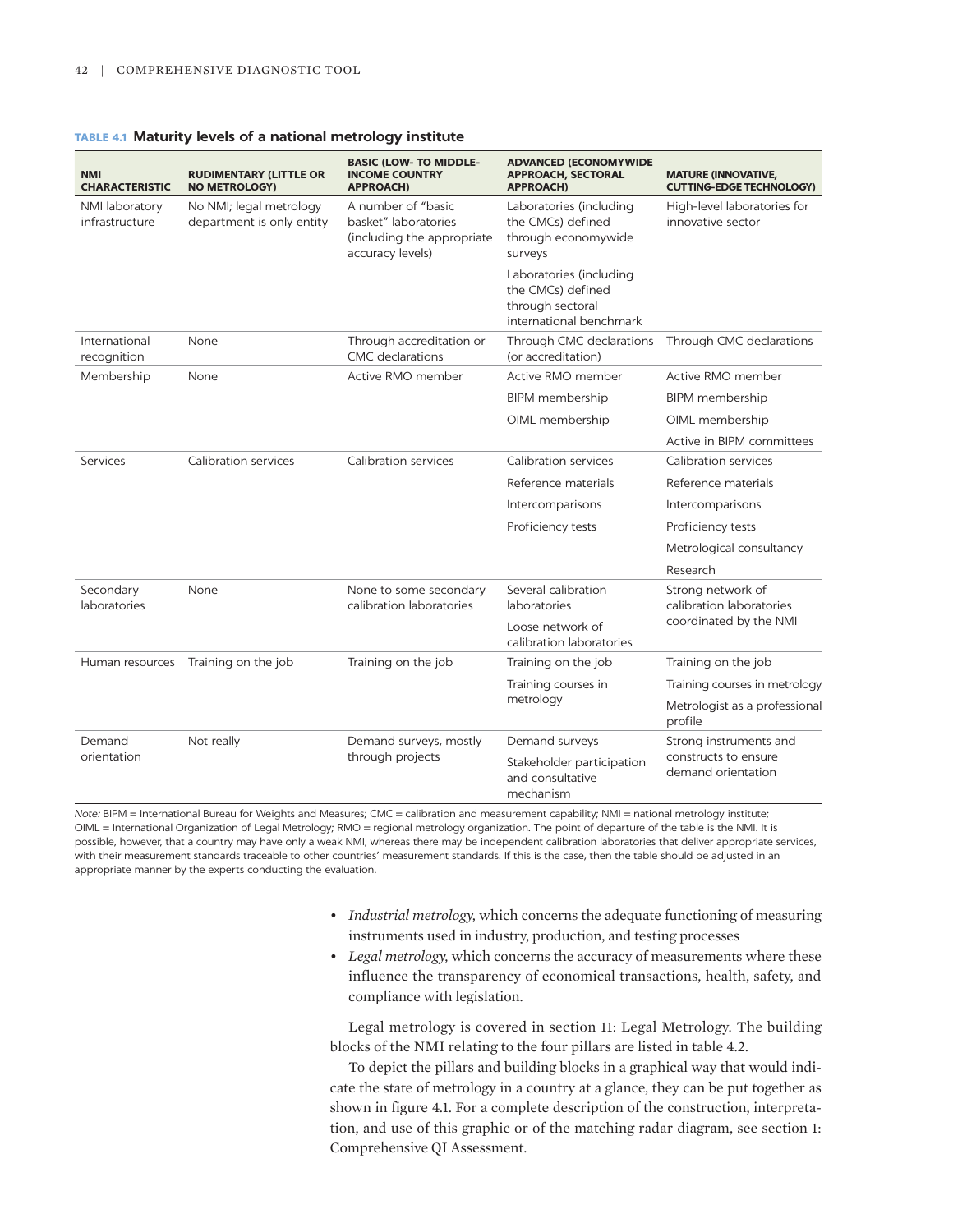|                            |                          | <b>BUILDING BLOCK</b>                               |
|----------------------------|--------------------------|-----------------------------------------------------|
| <b>PILLAR</b>              | NO.                      | <b>DESCRIPTION</b>                                  |
| 1: Legal and institutional | 1                        | Metrology strategy                                  |
| framework                  | $\overline{\phantom{0}}$ | Legal entity                                        |
|                            | 3                        | Autonomy                                            |
|                            | $\overline{4}$           | Legal standing of national measurement<br>standards |
|                            | 5                        | Governance                                          |
|                            | 6                        | Financial sustainability                            |
| 2: Administration and      | 7                        | Chief executive officer                             |
| infrastructure             | 8                        | Organizational structure                            |
|                            | 9                        | Management and personnel                            |
|                            | 10                       | Premises                                            |
|                            | 11                       | Equipment                                           |
|                            | 12                       | Quality system documentation                        |
| 3: Service delivery and    | 13                       | Metrologists                                        |
| technical competency       | 14                       | Interlaboratory and key comparisons                 |
|                            | 15                       | Calibration and measurement capability              |
|                            | 16                       | Calibration service                                 |
| 4: External relations and  | 17                       | Training system                                     |
| recognition                | 18                       | Liaison with regional organizations                 |
|                            | 19                       | Liaison with international organizations            |
|                            | 20                       | Coordination within the QI                          |
|                            | 21                       | Designated institutes                               |
|                            | 22                       | Stakeholder engagement                              |

# **TABLE 4.2 Pillars and building blocks of the national metrology institute (NMI)**

*Note:* QI = quality infrastructure.

# **4.2 PILLAR 1: LEGAL AND INSTITUTIONAL FRAMEWORK**

### **4.2.1 Benchmark and significance**

The NMI must be an identifiable legal entity operating within an agreed-upon policy framework of the government. Its mandate should include a clear and unambiguous statement regarding the establishment and maintenance of the national measurement standards. Without such policy and legal backup, the NMI may find it difficult to carry out its fundamental responsibilities, namely, the realization of the definitions of the national measurement units and the diffusion of accurate and trustworthy measurements through traceability chains within the country.

Regarding its governance, the NMI should follow a more open and transparent model, with stakeholders having a meaningful influence on strategy, rather than a top-down system controlled by public servants. The latter will stifle innovation and render the NMI less able to serve its main stakeholder groups effectively. The stakeholders also play an important part in determining the level of accuracy that a national measurement standard should have in order to meet stated needs.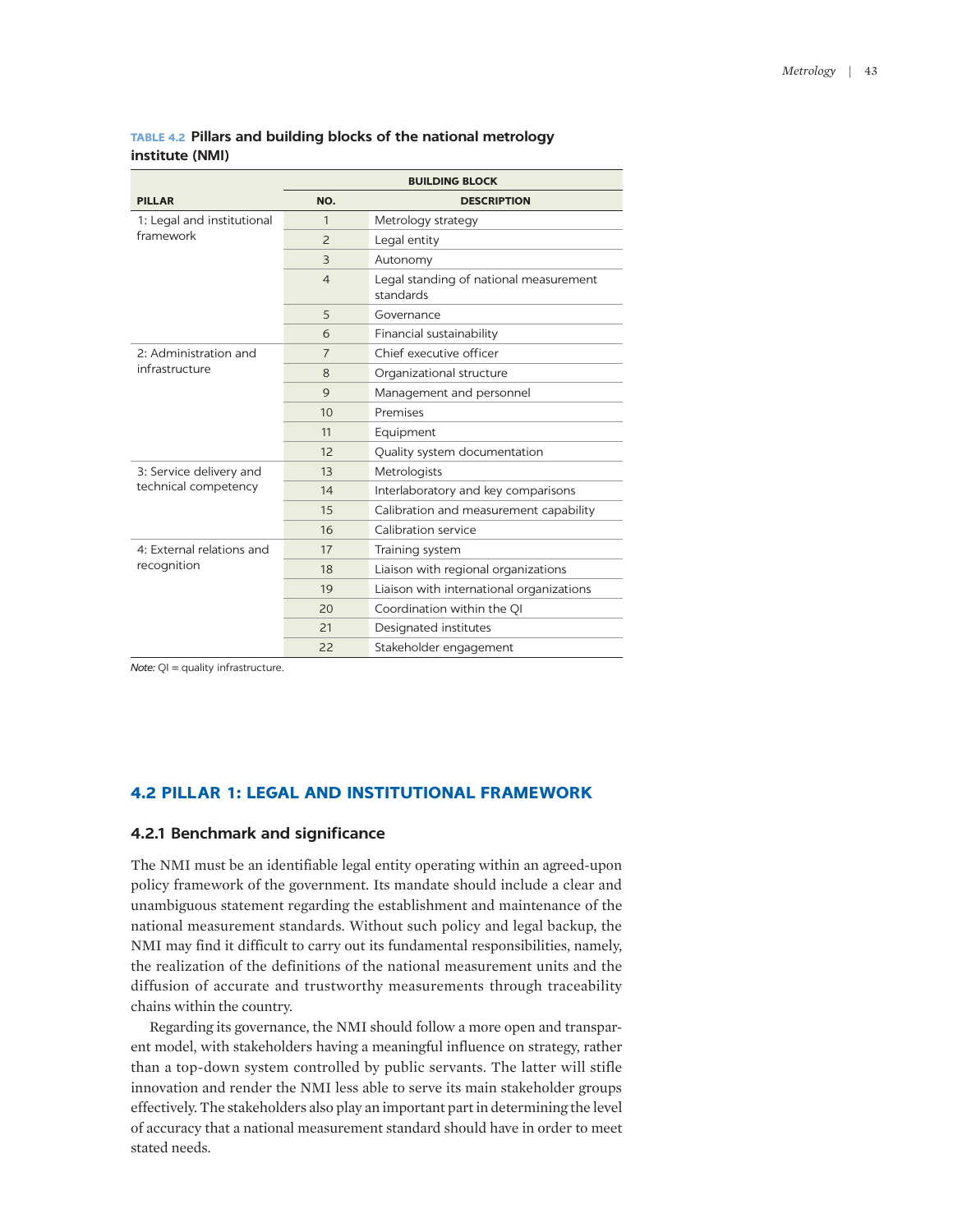**FIGURE 4.1**



*Note:* QI = quality infrastructure. The four "pillars" of the QI—represented by the blue columns containing the "building block" numbers—are as follows (left to right): "legal and institutional framework," "administration and infrastructure," "service delivery and technical competency," and "external relations and recognition."

# **4.2.2 Metrology strategy (building block no. 1)**

#### *What is meant*

Major | Following on from the quality policy (see subsection 2.1: Quality Policy), a metrology strategy gives meaning to the implementation of the quality policy regarding the establishment and maintenance of national measurement standards and the diffusion of accurate and trustworthy measurements in the country. The metrology strategy is about

- Making the right choices regarding the metrology services to offer and the customers to focus on;
- Getting stakeholder support for the NMI; and
- Building capacity in the NMI to fulfill its part in the most innovative, effective, and efficient way.

### *How can it be demonstrated?*

The metrology strategy can be seen as an intended plan to set a pattern, create a unique position, follow a specific perspective, and implement a specific tactic—all to enable the NMI to make a difference to a critical mass of the right customers and to connect its purpose with those of its customers and external stakeholders (Minzberg, Ahlstrand, and Lampel 1998).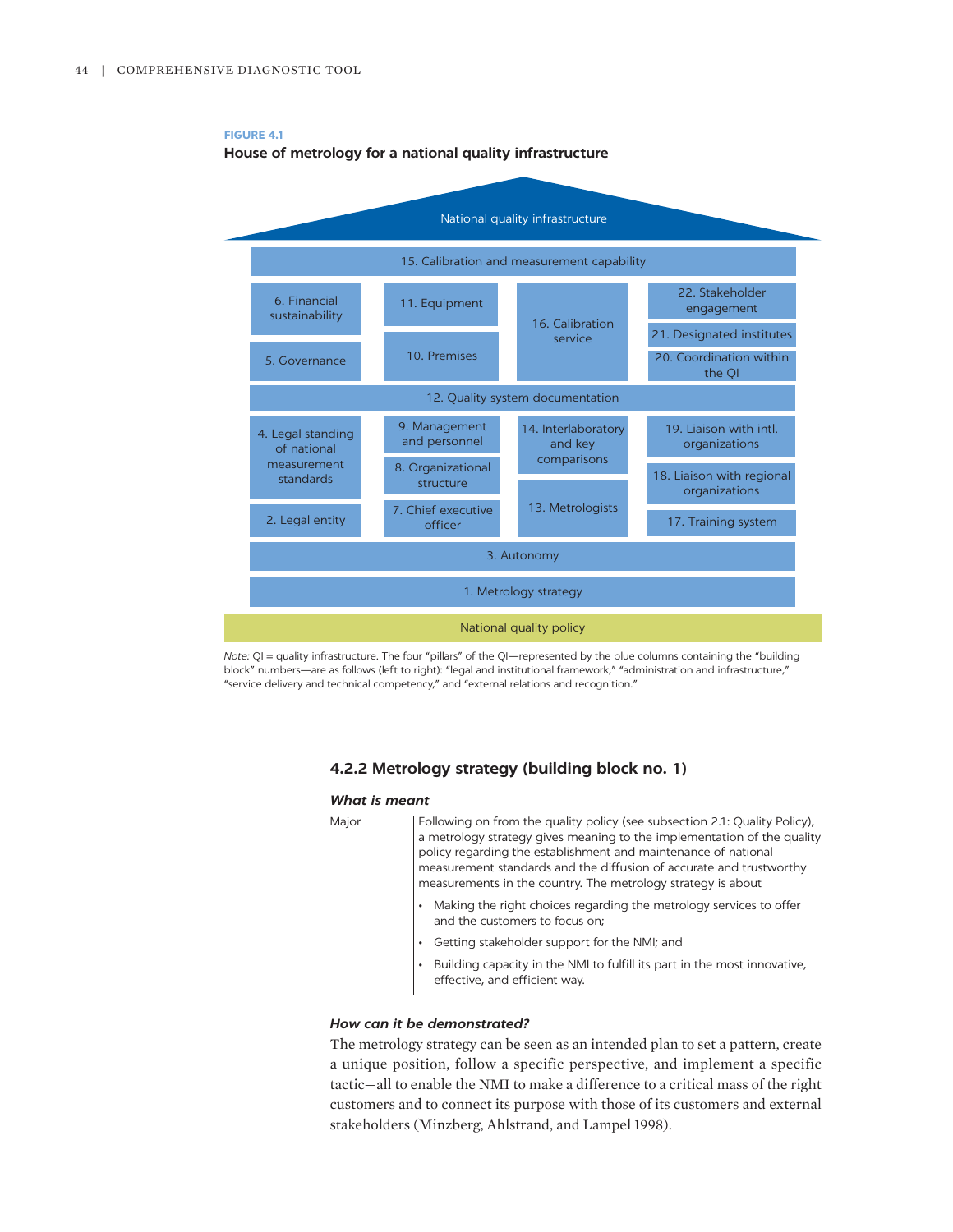The metrology strategy should be a formal document approved at least by the NMI board or council, and in some countries even by the minister or cabinet, depending on national custom and practice. It should be publicly available—that is, on the NMI website or in hard copy. The activities, business plans, and budgets of the NMI should be aligned with the metrology strategy to ensure its implementation.

### *Existing information/reporting/monitoring*

- NMI board or council papers
- NMI website
- Relevant ministry (for example, Trade and Industry) website
- Annual reports of the NMI
- Available metrology services

# **4.2.3 Legal entity (building block no. 2)**

### *What is meant*

Fundamental The NMI shall be a legal entity, or a defined part of a legal entity, such that it can be held legally responsible for the establishment and maintenance of national measurement standards and for the diffusion of accurate and trustworthy measurements within the country. The NMI is often a governmental department or an institution of public law (such as a statutory body), although private sector institutions are also possible. It may be an independent institution, but it can also be combined with the legal metrology department or with the national standards body (NSB).

# *How can it be demonstrated?*

The NMI should be established by a legislative instrument, such as a Metrology Act or a similar law. The legislative instrument must define, at a minimum, the NMI's governance, financial provisions, responsibilities, and functions, as well as the establishment and maintenance of national measurement standards. The NMI's responsibilities should include representing the country in regional and international metrology forums.

To ensure that the responsibilities and functions of the NMI remain relevant in a changing international and regional metrology environment, the legislative instrument should be reviewed and modernized at regular intervals, typically five to eight years. Failure to do so could hinder the NMI in achieving its mandate at the national, regional, or international level in the medium to long term.

# *Existing information/reporting/monitoring*

- Metrology Act, decree, regulation, or similar law
- NMI's website and annual reports

# **4.2.4 Autonomy (building block no. 3)**

### *What is meant*

Major | It is good practice for an NMI to move toward a market-economy model of increased institutional autonomy, as opposed to being fully controlled by the government. This gives it the management responsibility and freedom to operate effectively in the marketplace (Racine 2011).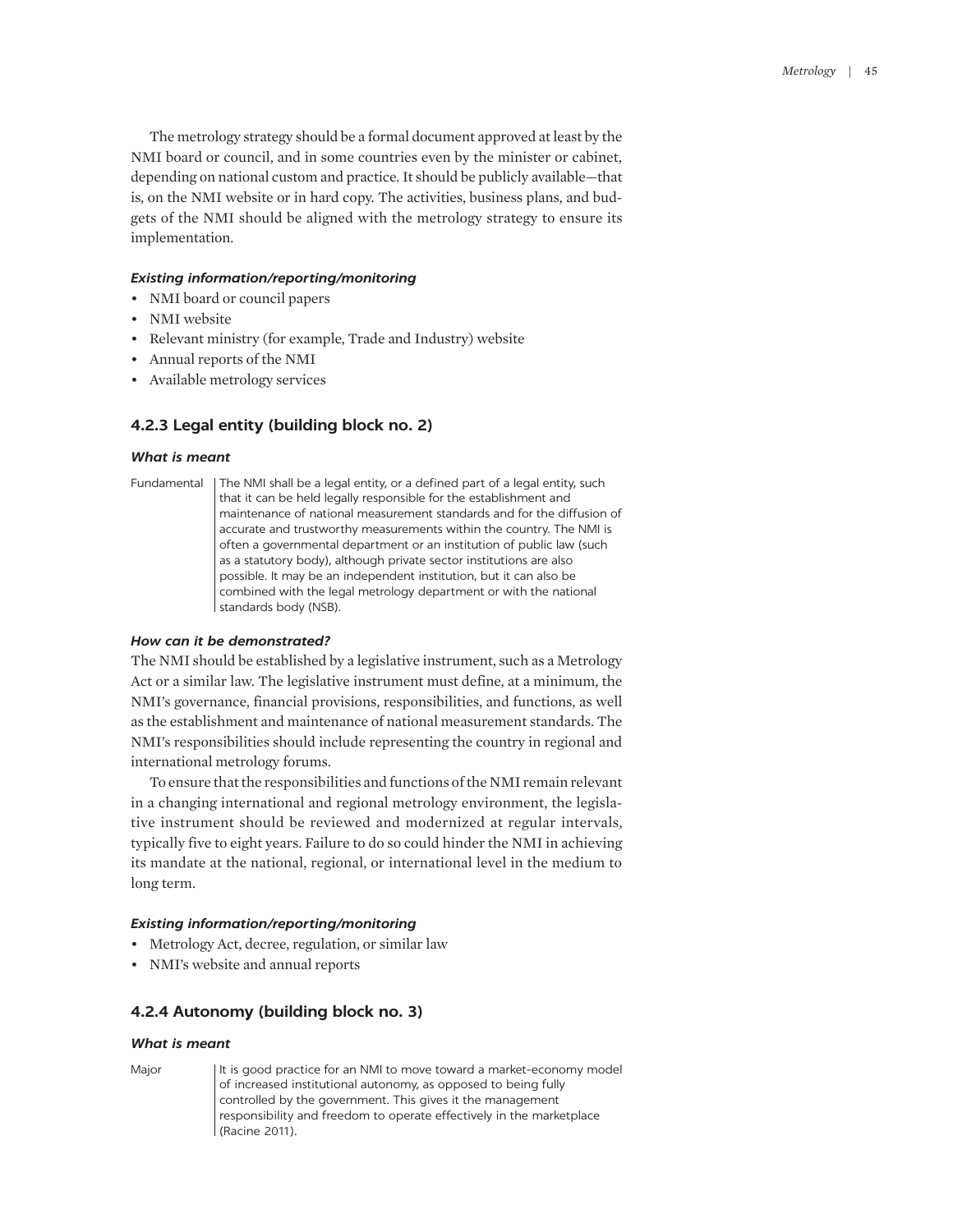### *How can it be demonstrated?*

There are generally nine elements that can be considered to determine a legal autonomy index of the NMI. This is not an absolute number but a good indicator. Does the NMI have the autonomy and the authority to

- Decide which measurement standards are considered to be the national standards;
- Officially designate other institutions to be custodians of national measurement standards;
- Determine the positions and staffing of its workforce;
- Determine the salaries of its workforce;
- Select its workforce;
- Determine its own budget and income;
- Create new administrative divisions;
- Offer new services or initiate new activities; and
- Solicit membership in international or regional metrology organizations and sign international agreements?

#### *Existing information/reporting/monitoring*

- Metrology Act, decree, regulation, or similar law
- NMI council or board policy papers
- NMI's website and annual reports
- Government regulations regarding rules of employment (if the NMI is a governmental or public body)

# **4.2.5 Legal standing of national measurement standards (building block no. 4)**

### *What is meant*

```
Fundamental | National measurement standards (for example, for physical
   equipment and methods in the case of metrology in chemistry) are 
   the basis of all metrology activities in the country, be they market-
   related or required by legislation or regulation. Therefore, it is good 
   practice to provide them with authoritative standing within the 
   country's legal system.
```
### *How can it be demonstrated?*

National measurement standards should be given standing in principle within the country's legal system in terms of a Metrology Act or a similar law. Thereafter, once a specific national measurement standard is established and its metrological quantities defined, its existence should be made known publicly through a government gazette or similar publication in a way that uniquely identifies the specific instrument. Legally, the national measurement standards should be designated the highest-accuracy instruments of the country's legal metrology system and the links to the international system of measurements.

- Metrology Act, decree, regulation, or a similar law
- Formal agreement between the NMI and the government
- Official government journal or gazette or similar publication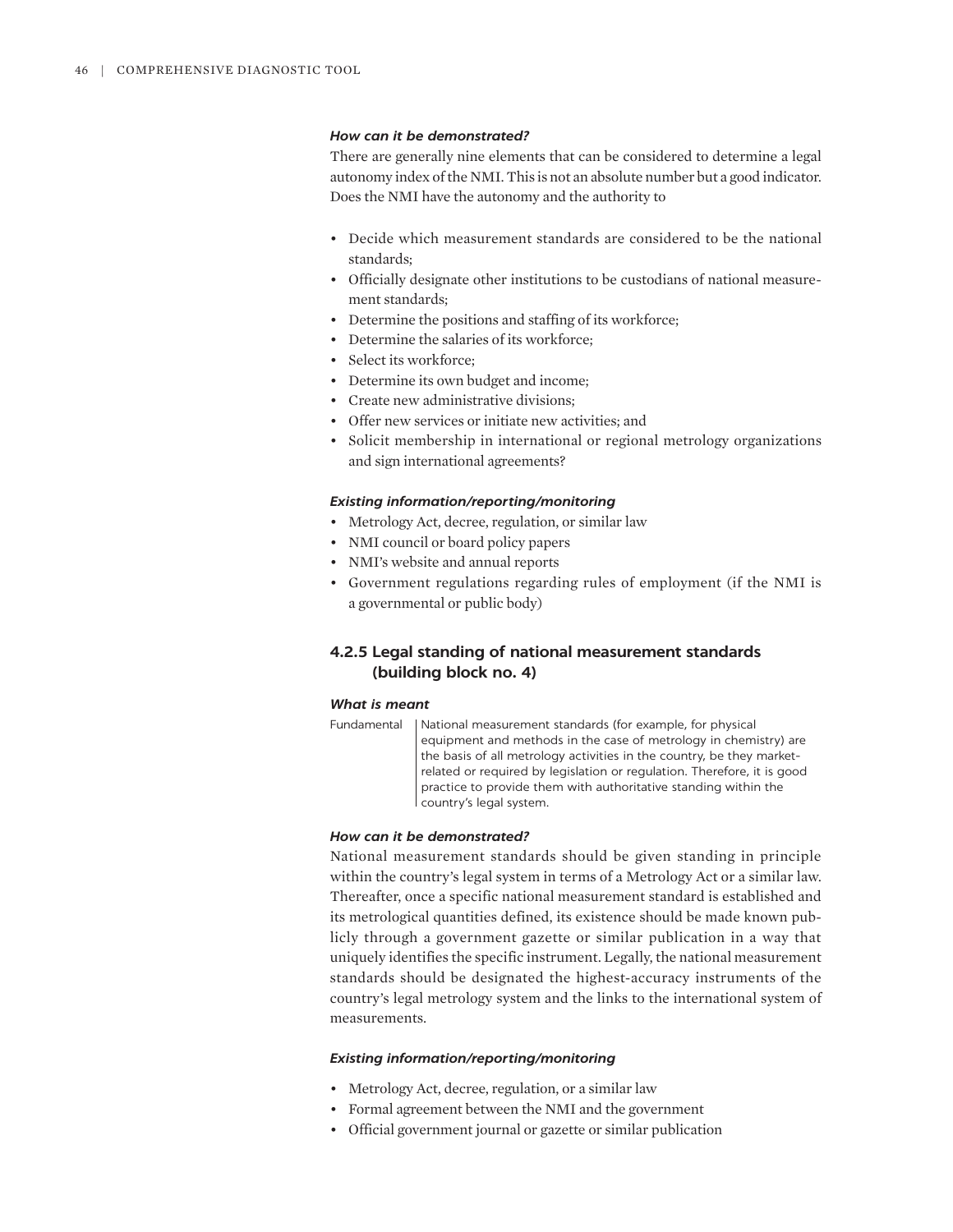# **4.2.6 Governance (building block no. 5)**

| <b>What is meant</b> |                                                                                                                                                                                                                                       |  |
|----------------------|---------------------------------------------------------------------------------------------------------------------------------------------------------------------------------------------------------------------------------------|--|
|                      | Fundamental   The NMI should have a board or council in charge of strategy approval<br>and overall fiduciary responsibilities, whether the board or council is<br>appointed by a relevant minister, general meeting, or shareholders. |  |
| Major                | Good governance models suggest that the members of the board or<br>council should be individuals with specific knowledge regarding<br>metrology and market realities.                                                                 |  |

### *How can it be demonstrated?*

The actual composition of the council or board must be considered. The number of members, as well as the balance between private sector members, public servants, and even academia, is important. The more-progressive NMIs have more private sector representatives than public servants on their councils or boards. Council or board members should be appointed in their individual capacities and not as representatives of business or industry associations or specific public institutions.

The members of a council or board, however appointed, should be selected for their knowledge, experience, or qualifications relating to the NMI's functions, particularly including local and international metrology and technical infrastructure matters, as well as business management and finance. The council or board should include 12–15 members. Depending on the custom and practice of the country, good governance principles suggest that the CEO of the NMI should be a full member of the council or board. Whatever the case, the CEO should only be an ordinary member of the council or board (that is, not allowed to hold the position of chair or vice-chair) to ensure proper oversight of the NMI by the council or board.

The council or board should have the mandate or authority to (a) approve the business strategies of the NMI, (b) appoint the CEO and consider his or her performance, (c) oversee the financial integrity of the NMI, (d) approve the budget and monitor performance of the NMI against the budget, and (e) approve the NMI's organizational structure.

### *Existing information/reporting/monitoring*

- Metrology Act, decree, regulation, or similar law
- NMI council or board policy papers
- NMI's website and annual reports
- Government regulations regarding public entities
- NMI council or board committee structures

# **4.2.7 Financial sustainability (building block no. 6)**

### *What is meant*

Fundamental The finances for the NMI can be provided from government sources, from financial support from industry and other stakeholders, and from income generated by metrological services. Whatever the source of funding, there should be assurances that it would be adequate also in I the medium to long term.

## *How can it be demonstrated?*

Most NMIs are largely dependent on government funding because they provide a service for the public good for which a specific paying customer cannot be identified. This funding would broadly include the budget for new laboratories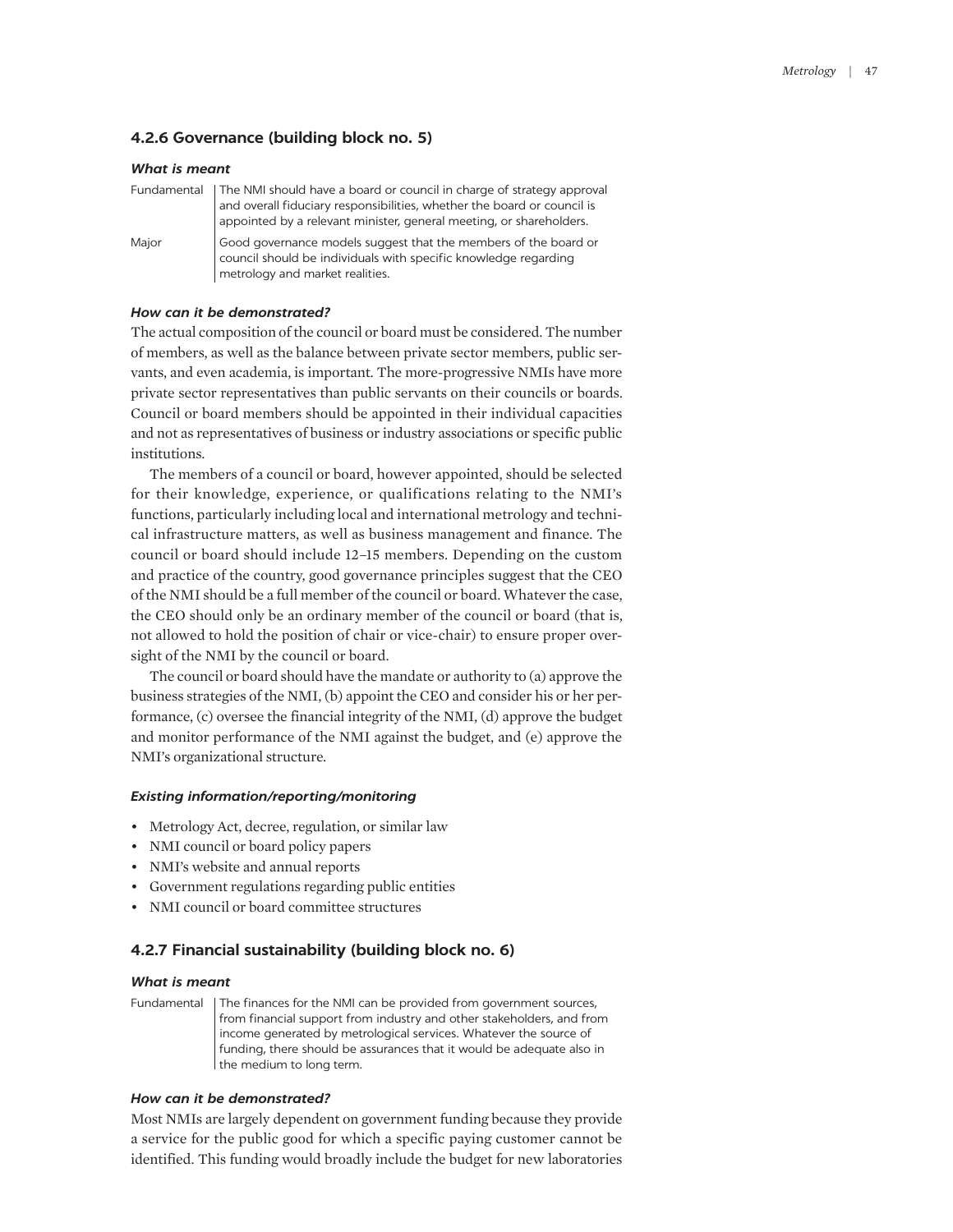or the upgrading of older ones and the budget to maintain the laboratory's capacity and recognition costs (for example, memberships, active participation in regional and international activities, intercomparisons, training, environmental controls, and so on).

The NMI will also gain some income for metrological services, such as calibrations, provision of reference materials, consultancy to calibration laboratories, training of metrologists, running proficiency testing schemes, and the like. The NMI's finances should not become totally dependent on services rendered because this may lead to an undue focus on income-generating activities with a concomitant neglect of its fundamental responsibilities, or it may lead to unfair competition with private sector calibration laboratories.

The NMI's overall financial situation of the past three to five years would be a good indication of its financial sustainability. The situation regarding both government funding and income from services rendered should show a positive trend over the years under review. The demand for the NMI's primary metrological services would be a further indicator that should show a positive trend. A formal government commitment to support the NMI in carrying out its responsibilities regarding the establishment and maintenance of national measurement standards, as well as specific financial support for its international and regional liaison activities, are positive indicators of the NMI's financial sustainability.

### *Existing information/reporting/monitoring*

- National quality policy
- Annual government budget allocations
- Annual reports of the NMI
- Monthly and annual financial statements of the NMI

# **4.3 PILLAR 2: ADMINISTRATION AND INFRASTRUCTURE**

# **4.3.1 Benchmark and significance**

Form follows function, and the NMI's organizational structure should be conducive to providing the full complement of metrology services effectively and efficiently according to the needs of its stakeholders. Good governance principles require the NMI to have a proper management executive, and the subject fields of metrology indicate that the NMI should have divisions dedicated to the development and maintenance of national standards in these fields, as well as the wherewithal to serve the calibration environment in the public and private sector and society, ably supported by the necessary corporate services, such as finance, human resources, training, and facility services.

Much more so than for standardization and accreditation, facilities are a vital factor in the success or otherwise of metrology. Without laboratory space and environmental controls appropriate for the specific metrology fields and the accuracy levels the NMI is engaged in, calibration and measurement capabilities (CMCs) cannot be established and metrology services to the country are compromised.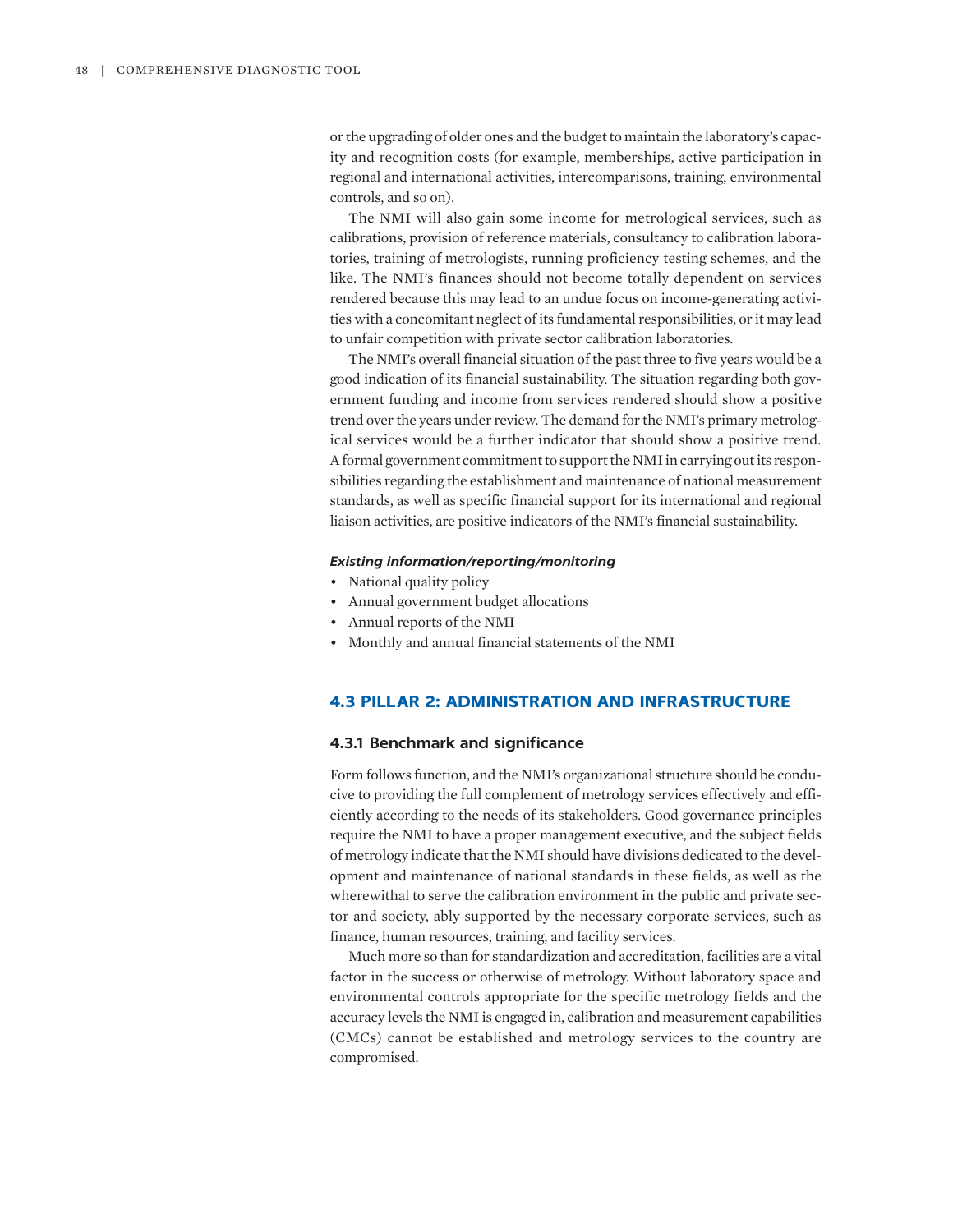# **4.3.2 Chief executive officer (building block no. 7)**

### *What is meant*

| Major | The chief executive officer (here referred to as the CEO, whatever<br>the actual title) is responsible for leading the development and<br>execution of the NMI's long-term strategy with a view to fulfilling its<br>reason for existence. The CEO acts as a direct liaison between the<br>board or council and management of the NMI and communicates to<br>the board or council on behalf of NMI management. The CEO-<br>rather than the chair of the board or council- is the public face of<br>the NMI. |
|-------|-------------------------------------------------------------------------------------------------------------------------------------------------------------------------------------------------------------------------------------------------------------------------------------------------------------------------------------------------------------------------------------------------------------------------------------------------------------------------------------------------------------|
| Minor | Depending on the legislation, custom, and practice relevant to the NMI,<br>the CEO may be appointed by the relevant minister or the board or<br>council. Recent tendencies suggest that the CEO should be appointed<br>for a limited period only, typically five years. He or she can be<br>reappointed if relevant key performance indicators are more than<br>fulfilled.                                                                                                                                  |

# *How can it be demonstrated?*

There is no standardized list of the major functions and responsibilities carried out by an NMI's CEO, but the following list includes the typical functions:

- Supports operations and administration of the board or council by advising and informing its members, interfacing between board or council and NMI staff, and supporting the board or council's evaluation of management executives
- Oversees the design, marketing, promotion, delivery, and quality of metrologyrelated programs, products, and services
- Recommends the annual budget for board or council approval and prudently manages the NMI's resources within those budget guidelines according to current laws and regulations
- Effectively manages the human resources of the NMI according to authorized personnel policies and procedures that fully conform with current laws and regulations
- Ensures that the NMI and its mission, programs, products, and services are consistently presented using strong, positive images to relevant stakeholders
- Oversees fundraising planning and implementation, including identifying resource requirements, researching funding sources, and establishing strategies to approach funders
- Represents the NMI regionally and internationally
- Identifies and proposes the development of new areas in the NMI

- Relevant legislation (Metrology Act or similar law)
- Official ministerial decisions
- Board or council decisions and minutes
- Official CEO job description
- Agreed-upon CEO key performance indicators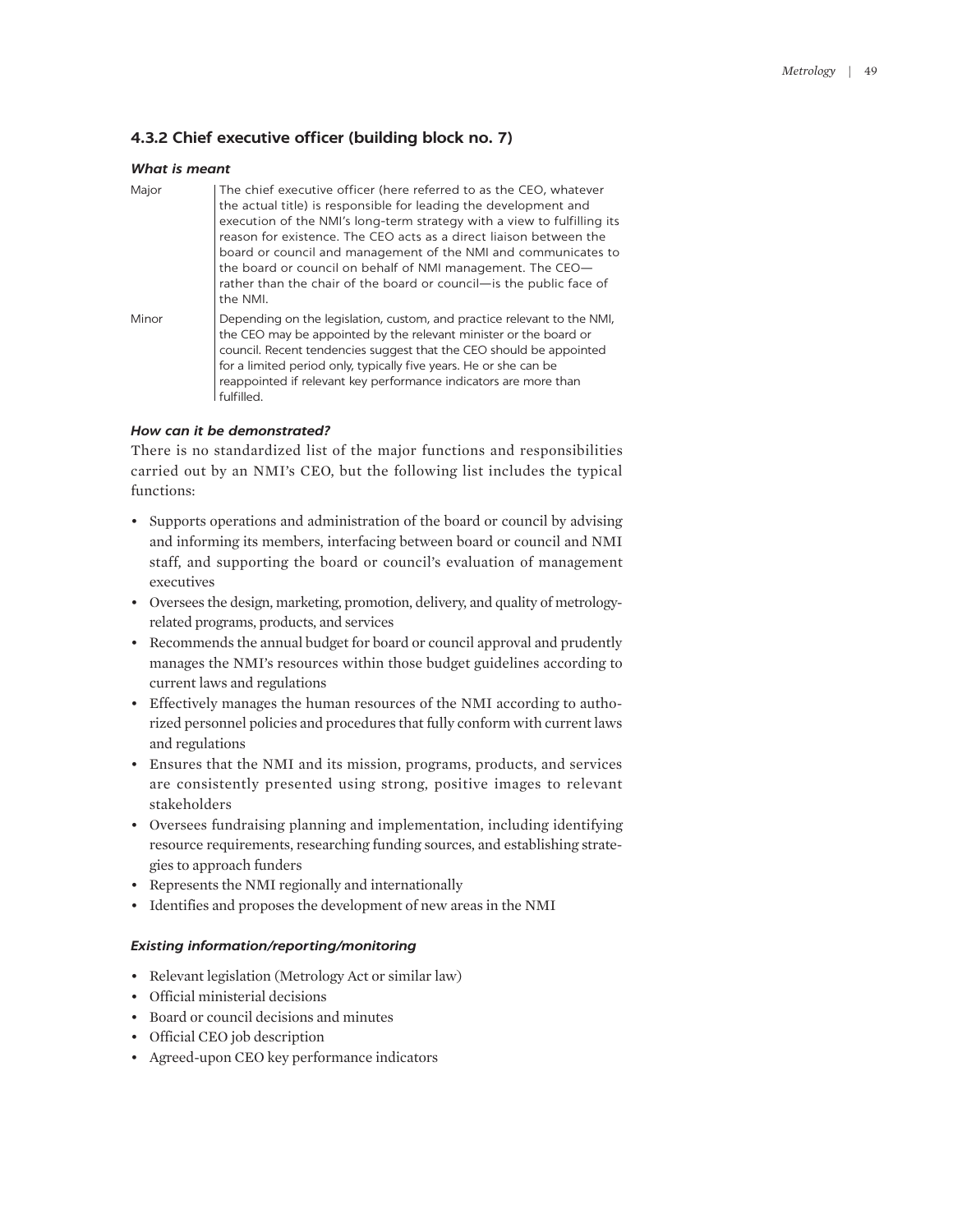# **4.3.3 Organizational structure (building block no. 8)**

### *What is meant*

Major Metrology consists of a number of major subject fields in two major groups: physical metrology, and chemical and biological metrology. It therefore follows that an NMI's organizational structure should have divisions that optimally support these groups and their subject fields.

### *How can it be demonstrated?*

Physical metrology has long dominated the metrology world. The physical metrology subject fields are therefore fairly well developed, and the best accuracy levels are extremely high—that is, at the forefront of technology. Typical subject fields include (a) mass and related quantities; (b) electricity and magnetism; (c) length; (d) time and frequency; (e) thermometry; (f ) photometry and radiometry; (g) flow; and (h) acoustics, ultrasound, and vibration (see module 4 of the QI Toolkit).

Metrology in chemistry and biology has risen to prominence over the past two decades as international travel has become commonplace, as has the cross-border transporting of livestock and agricultural products. Just as important are issues like new industrial development (for example, biotechnology, nanomaterials, and so on), as well as those that impinge on quality of life (for example, health care, the environment, food quality, and so on). In all of these matters, chemical and biological measurements play a vital role. The chemical and biological subject fields are still developing, but the following can already be identified: (a) certified reference materials, (b) reference measurement methods, (c) organic chemistry, (d) inorganic chemistry, (e) cell and nucleic analysis, (f) microbial analysis, (g) protein analysis, and (h) electrochemical analysis. These fields will develop further as chemical and biological metrology matures.

Each of the metrology fields is technology-intensive. The NMI's organizational structure should take cognizance of these realities and should support the technologies in question. Other areas or issues to consider in the organizational structure include the following:

- Service delivery regarding calibration, intercomparisons, metrology advice, and certified reference materials
- Support functions, such as human resources and finance
- The NMI's training and development responsibility for the common good relating to the country's metrology infrastructure, such as calibration and high-technology research laboratories
- The major importance of a technical division that can ensure the maintenance of environmental controls and measurement equipment
- The increasing importance of a technical division as the NMI moves from the *advanced* to the *mature* level (see table 4.1) for the development of new high-technology, high-accuracy measuring equipment.

- Approved organizational structure
- Board or council decisions
- Ministerial decisions
- Financial system documentation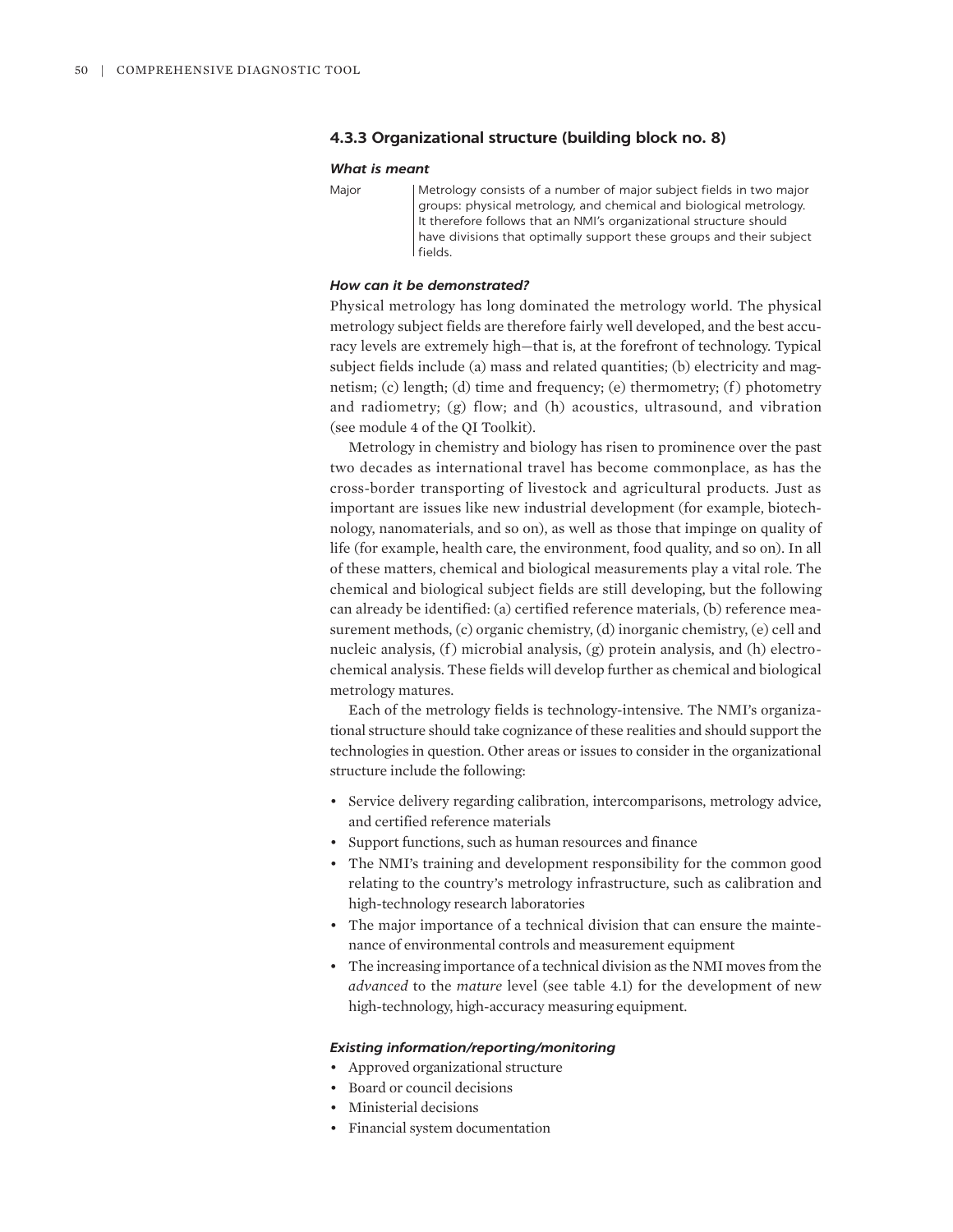# **4.3.4 Management and personnel (building block no. 9)**

### *What is meant*

Major The science of measurement is a people-based activity operating within a high-level technical environment. The management and personnel must therefore have the appropriate skill sets assured by appropriate training, qualifications, and experience. These would include management and technical knowledge as required by the various activities within the metrology fields.

## *How can it be demonstrated?*

In the first place, the NMI should operate with an organizational structure approved by either the board or council or the relevant minister. For each of the positions, the skill set (qualifications, training, and experience) should be clearly and formally stated. The ratio between technical and administrative staff is a good indicator of efficacy, with a good guideline being that administrative staff make up no more than 20 percent of the total.

Second, there should be few staff vacancies on either the management or technical levels; more than 95 percent of those positions should remain filled. Anything less indicates that the NMI cannot operate effectively or efficiently. Staffing challenges often include a lack of skilled people in the country, but even more so, inadequate remuneration resulting in the departure of trained staff for more lucrative offers elsewhere.

### *Existing information/reporting/monitoring*

- Approved organizational structure
- Actual staffing levels
- Staff turnover figures

### **4.3.5 Premises (building block no. 10)**

#### *What is meant*

Fundamental | Metrology is a highly technical endeavor. Each of the metrology fields has specific requirements regarding the laboratory space it needs to operate with the required accuracy.

### *How can it be demonstrated?*

Each of the metrology fields has specific requirements regarding the laboratory space within which it can operate with the required accuracy. These requirements include environmental controls, such as temperature and humidity, lighting levels, and many more. Freedom from vibrations may indicate premises far removed from heavy traffic lanes, train lines, or airport flight paths. Requirements may also include controlled access to the laboratories.

The requirements also depend on the level of measurement accuracy needed—requirements are far too numerous and technology-specific to list here. The requirements must be obtained from experts in each of the metrology fields and in accordance with the accuracy requirements demanded by the country.

Some equipment submitted for calibration is large and heavy, such as weights for calibrating weighbridges, and ease of access for such equipment must be considered. Appropriate office space for staff outside of the laboratories also needs to be provided, as well as meeting rooms for individual customer discussions and meetings of metrology technical committees.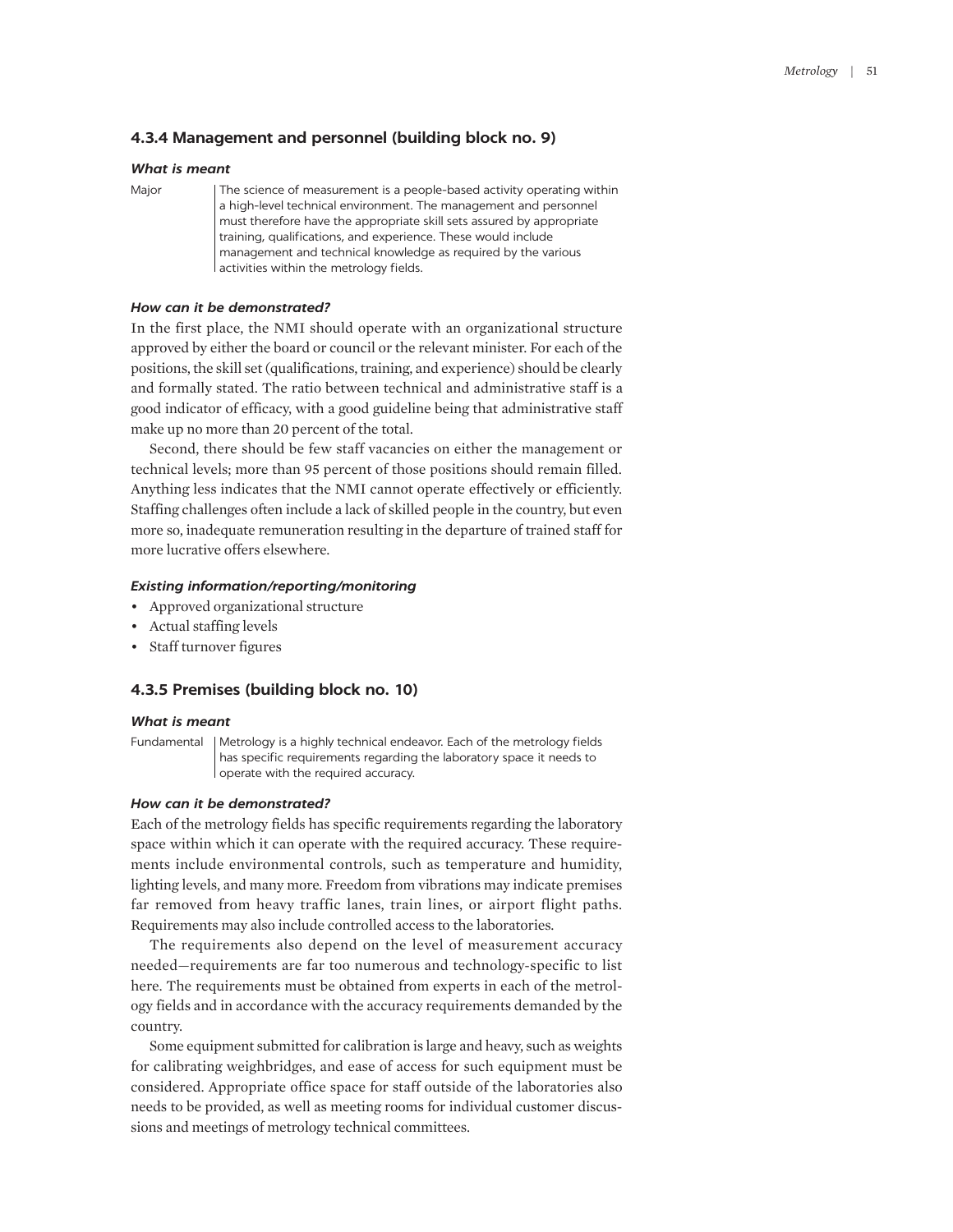### *Existing information/reporting/monitoring*

- Consideration of the NMI premises in relation to design, environmental controls, access, and maintenance
- Review of laboratories and environmental controls
- Review of office space and meeting rooms
- Technical requirements as advised by experts in specific metrology fields

### **4.3.6 Equipment (building block no. 11)**

#### *What is meant*

| Fundamental   The NMI is the custodian of the national measuring standard, in |
|-------------------------------------------------------------------------------|
| principle the one with the highest accuracy level in the country and          |
| traceable to the International System of Units (SI). The type of              |
| equipment and its accuracy class are fundamental aspects that need to         |
| be aligned with the country's demonstrable needs.                             |

#### *How can it be demonstrated?*

The national measurement standard for a specific metrology entity should in theory be the one with the highest accuracy in the country, and its accuracy class should be related to the demands of the users with the highest level of technology. It is therefore important that the NMI understand and know the demands of the stakeholders (see table 4.1). With this knowledge, the type and accuracy class of equipment to serve as the national measurement standard can be obtained.

The national measurement standard could be established from the definition of the measurement unit, in which case intercomparisons with similar measurement standards of other NMIs would be indicated to ensure the standard's degree of conformance to the SI definition. This is a technologically advanced and costly option. For many economies, the purchase of a high-level measurement standard, traceably calibrated to a primary standard of an advanced NMI, would be fine.

Thereafter, the NMI will also require a variety of reference standards that can be used to calibrate given measuring equipment at high accuracy levels. The reference standards should be traceably calibrated to the national measurement standards. For each type of measuring equipment, appropriate maintenance measures need to be in place.

The maturity level of the NMI (see table 4.1) will have a marked influence on the type and accuracy class of the measuring equipment used. The spectrum is extreme and is not listed here; expert knowledge for each metrology field will need to be obtained to provide a meaningful evaluation. Such an evaluation is important owing to the high cost of equipment.

- Consideration of the NMI's metrology fields of activity
- Demonstrable metrology needs of the country
- Review of national measurement standards
- Review of working reference measurement standards
- Review of maintenance measures for all measuring equipment
- Calibration certificates of national measurement standards (if applicable)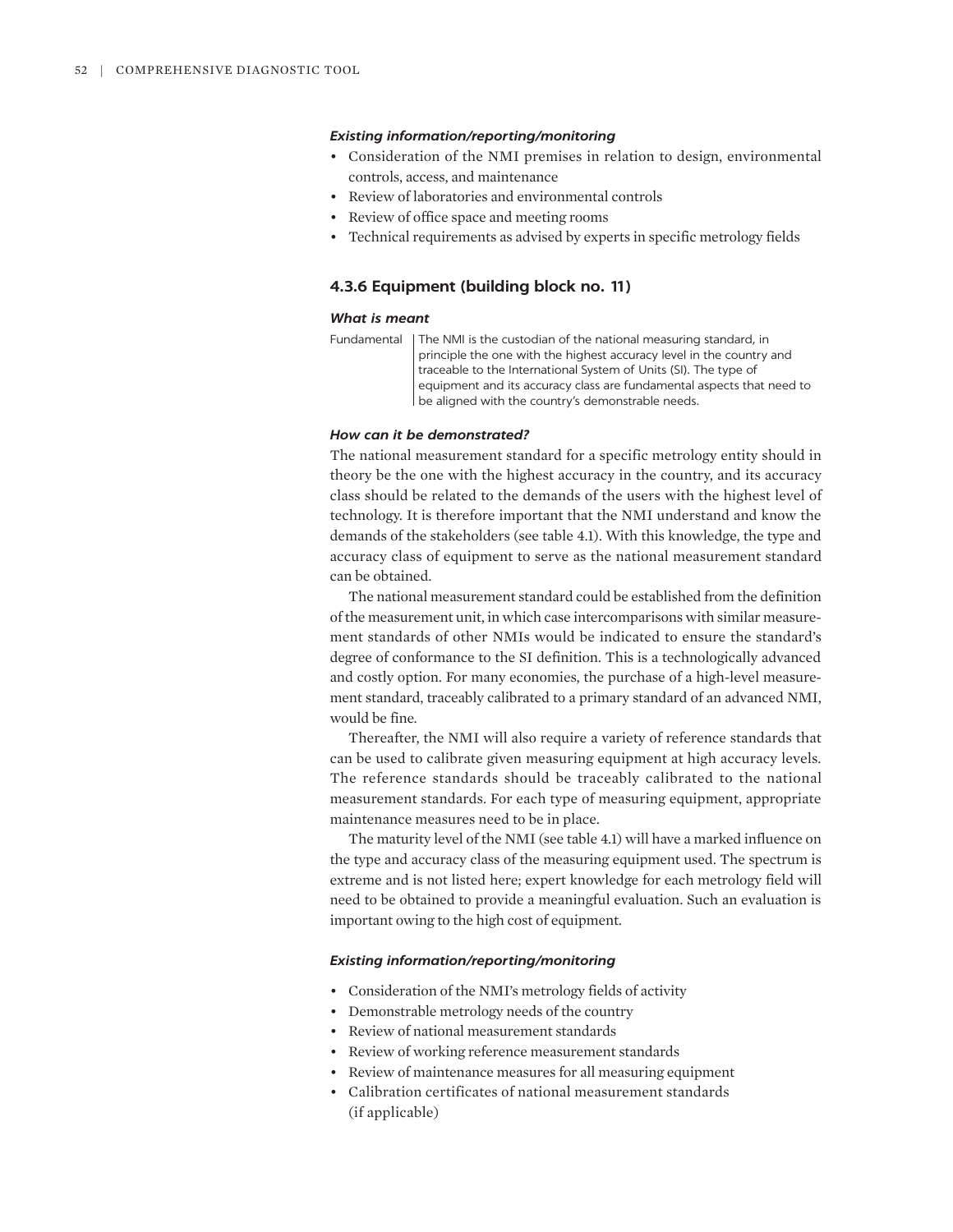# **4.3.7 Quality system documentation (building block no. 12)**

### *What is meant*

Major | In presenting its CMCs or applying for accreditation, the NMI must demonstrate its compliance with an approved quality system. The quality system must be formalized in quality system documentation.

### *How can it be demonstrated?*

In establishing its calibration and measurement capabilities (CMCs), the NMI will have to ensure that its workflow is optimized. Good practice suggests that this workflow be formalized in quality system documentation. If the NMI is still at the *basic* maturity level (see table 4.1)—that is, just starting—then this is important, because its recognition will hinge on being accredited to ISO/IEC 17025 ("General Requirements for the Competence of Testing and Calibration Laboratories") rather than being accepted internationally through declaring its CMCs.

Accreditation to ISO/IEC 17025 presupposes a quality management system, the implementation of which is facilitated by complete quality system documentation. Even for *mature* NMIs, formalizing their workflow in proper quality system documentation is essential to have their CMCs recognized (see table 4.1). The NMI's credentials as a technically competent organization have to be earned, and it is a long journey before the International Bureau of Weights and Measures (BIPM) will accept the NMI's declared CMCs.

#### *Existing information/reporting/monitoring*

- Consideration of the NMI's formal quality system and its compliance with known international standards, such as ISO/IEC 17025
- Accreditation certificate or CMCs in the Key Comparison Database (KCDB) of the International Committee for Weights and Measures (CIPM) Mutual Recognition Arrangement (MRA), which is maintained by the BIPM

# **4.4 PILLAR 3: SERVICE DELIVERY AND TECHNICAL COMPETENCY**

### **4.4.1 Benchmark and significance**

ISO/IEC 17025 is generally used for the evaluation of calibration laboratories for accreditation. Although the standard was not specifically developed for NMIs, the journey for a newly established NMI to be internationally recognized seldom bypasses accreditation to ISO/IEC 17025 as a first step (see table 4.1). Once the NMI has reached the *advanced* maturity level, accreditation could be replaced by admission to the International Committee for Weights and Measures (CIPM) Mutual Recognition Arrangement (CIPM MRA) combined with the declared and approved CMCs.

The CIPM MRA is the framework through which NMIs demonstrate the international equivalence of their measurement standards and the calibration and measurement certificates they issue. The outcomes of the CIPM MRA are the internationally recognized (peer-reviewed and approved) CMCs of the participating institutes. Approved CMCs and supporting technical data are publicly available from the CIPM MRA database, the KCDB.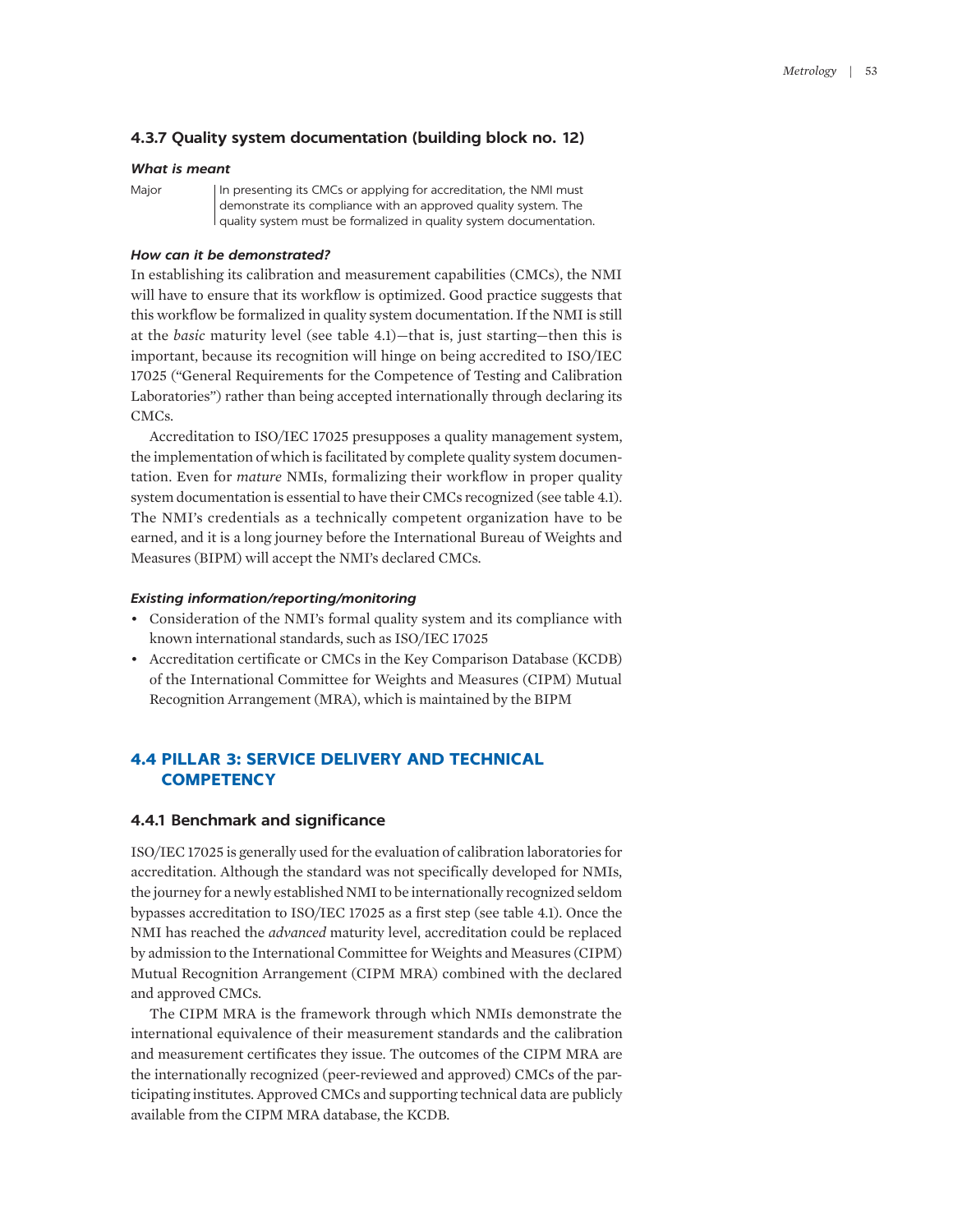### **4.4.2 Metrologists (building block no. 13)**

### *What is meant*

Fundamental | Metrology is a highly technical endeavor. The people practicing metrology have to be highly trained and experienced to do justice to the technological level required. The more advanced the NMI, the more highly trained and skilled the practitioners need to be.

#### *How can it be demonstrated?*

Metrologists come from various disciplines, including physics, engineering, chemistry, biology, and many more. Over and above the basic education at a university or technical college, important elements in developing metrologists include further training and gaining experience in advanced NMIs of highincome countries. Ultimately, once the NMI moves into the *advanced* maturity level (table 4.1), research activities will foster even greater expertise, and the expertise of relevant metrologists will be acknowledged by their peers.

For a newly established NMI, employing metrologists who take more of a practical approach than a theoretical one may be an effective way to start. The same applies to the personnel responsible for the maintenance of measuring equipment or environmental controls. Ultimately, proficiency in engineering design (mechanical, electronic, electrical, or chemical) may be required to design and manufacture measuring equipment at the highest technological level. Most measuring equipment relies heavily on electronics; hence, electronic specialists and technicians are important members of the NMI.

### *Existing information/reporting/monitoring*

- Approved organizational structure
- Formal job descriptions
- Personnel records regarding education, training, and experience
- Annual training plans and concomitant records

# **4.4.3 Interlaboratory and key comparisons (building block no. 14)**

### *What is meant*

Fundamental | Interlaboratory or key comparisons provide information regarding the NMI's ability to deliver accurate measurement results. They are important for accreditation and are the foundation of establishing the CMCs.

#### *How can it be demonstrated?*

Participation in interlaboratory comparisons provides independent verification of an NMI's measurement capability and shows a commitment to maintenance and improvement of performance. For an NMI at the *basic* maturity level (see table 4.1), such participation is a prerequisite for accreditation. At this level, the interlaboratory comparisons can still be a low-key affair, overseen by an *advanced* or *mature* NMI acting as lead laboratory and involving a smaller number of NMIs.

Once the establishment of CMCs is being contemplated, interlaboratory comparisons move to a higher level, as defined by the BIPM, and are known as key comparisons. The BIPM key comparisons are of two types (see section 4.11.1 in module 4 of the QI Toolkit):

• *CIPM key comparisons*, of international scope, are carried out by those participants having the highest skills in the measurement involved and are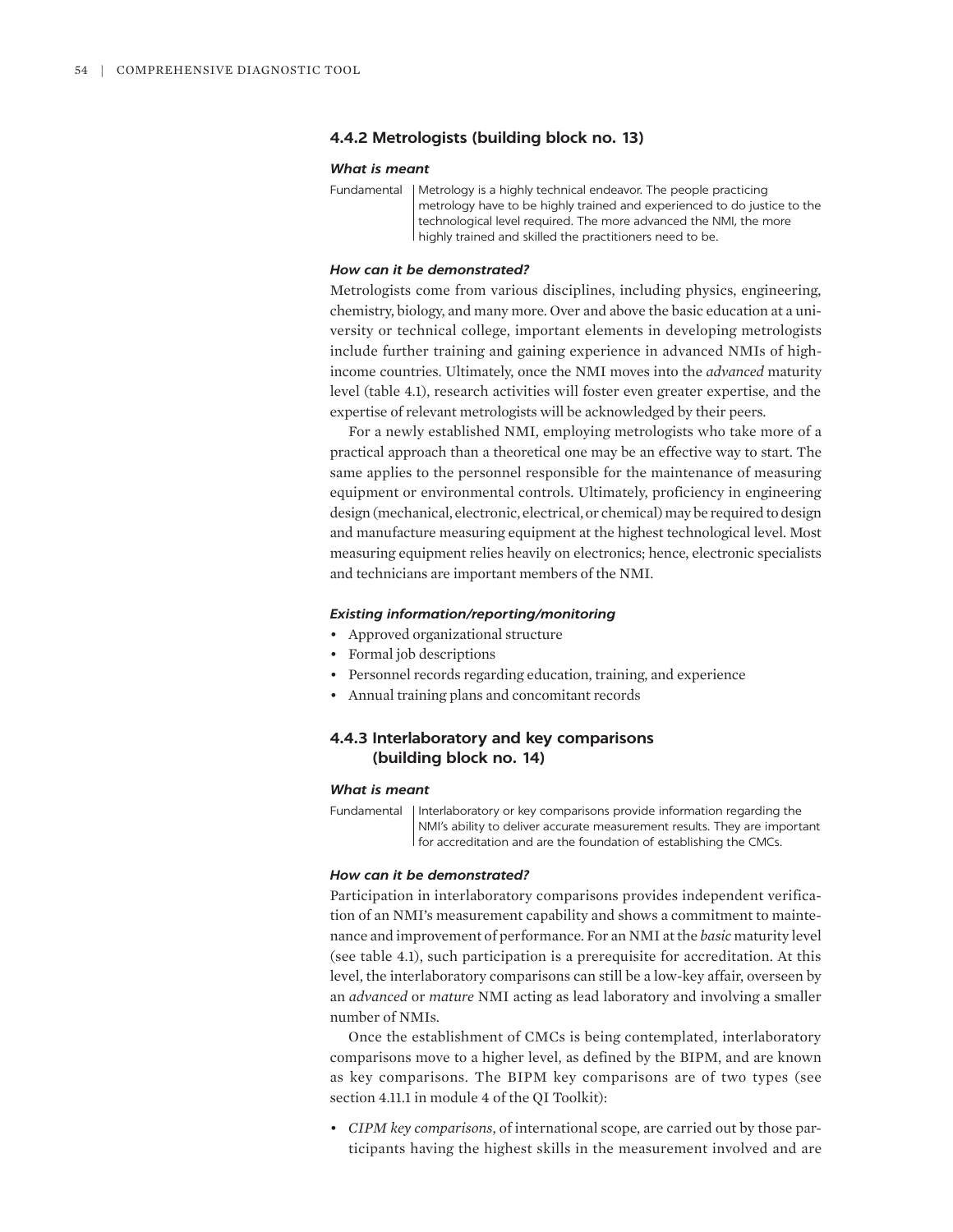restricted to laboratories of BIPM member states. The CIPM key comparisons deliver the "reference value" for the chosen key quantity.

• *Regional metrology organization (RMO) key comparisons*, of regional scope, are organized at the scale of a region (though they may include additional participants from other regions) and are open to laboratories of BIPM member states, as well as BIPM associates. These key comparisons deliver complementary information without changing the reference value.

The key comparisons underpin the development of the CMCs, which are stated in terms of a measured unit and its uncertainty and may include advice about the instrumentation used.

### *Existing information/reporting/monitoring*

- Key Comparison Database (KCDB) of the CIPM MRA maintained by the BIPM
- Interlaboratory comparison reports of the NMI
- Results of key comparisons of RMOs
- Results of key comparisons of the BIPM and Consultative Committees of the CIPM

# **4.4.4 Calibration and measurement capability (CMC) (building block no. 15)**

### *What is meant*

| Fundamental | International recognition of the NMI can be achieved through<br>the CIPM MRA, which is underpinned by the listing of the<br>CMCs in the KCDB maintained by the BIPM for General<br>Conference on Weights and Measures (CGPM) members and<br>associate members. |
|-------------|----------------------------------------------------------------------------------------------------------------------------------------------------------------------------------------------------------------------------------------------------------------|
| Major       | Alternatively, the NMI can achieve a measure of international recognition<br>through accreditation to ISO/IEC 17025 should listing of its CMCs not yet<br>be feasible.                                                                                         |

### *How can it be demonstrated?*

The outcomes of the CIPM MRA are the internationally recognized (peerreviewed and approved) CMCs of the participating NMIs. Approved CMCs are publicly available in the CIPM MRA database, the KCDB. The fundamental elements that lead to the approval of an NMI's CMCs include the following:

- Country status as a signatory of the Metre Convention or as an associate member and economy of the CGPM
- Participation by the NMI in reviewed and approved scientific comparisons
- Operation by the NMI of an appropriate and approved quality management system
- International peer review (regional and interregional) of claimed calibration and measurement capabilities

The last three elements are normally organized through a BIPM-recognized RMO. For an NMI that cannot yet participate in the establishment of CMCs, accreditation to ISO/IEC 17025 could be a way to gain a measure of international recognition in the meantime. The accreditation organization, however, needs to be an internationally recognized one.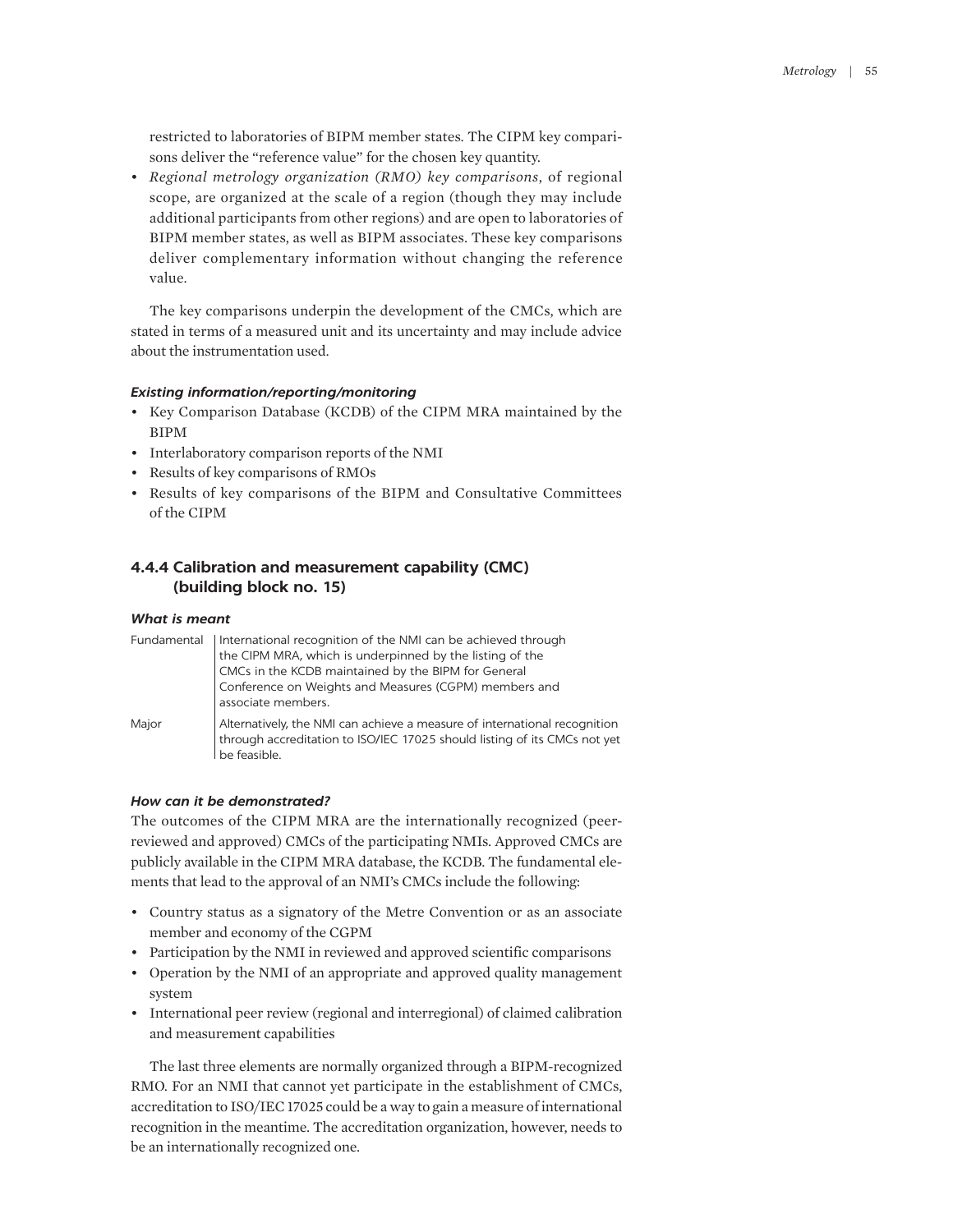#### *Existing information/reporting/monitoring*

- Key Comparison Database (KCDB) of the CIPM MRA maintained by the BIPM
- Accreditation records of the relevant accreditation body

### **4.4.5 Calibration service (building block no. 16)**

### *What is meant*

Major | The metrological values of the national measurement standards need to be diffused to industry, society, and authorities. This is achieved through the traceability chain of calibration, starting with the NMI.

#### *How can it be demonstrated?*

A traceability chain is an unbroken chain of comparisons to make it certain that a measurement result is related to references at a higher level, ending in the final level of the national measurement standard. The basic tool in ensuring this traceability is measuring standard calibration, from the national measurement standard through reference standards to industrial standards and their measurements.

In a low- or middle-income economy, with the NMI still at the *basic* maturity level (see table 4.1), the NMI provides such a calibration service to industry. As the economy develops and the NMI with it, this function should be taken up by calibration laboratories, in both the public and private sectors, whose reference and working standards are traceably calibrated to the national measurement standard by the NMI; that is, the NMI calibrates the working standards. In fact, the NMI should promote and support the creation of such secondary metrology laboratories, which is a challenge if the NMI's income is too dependent on calibration services.

Ultimately, the NMI is the pinnacle of a whole system of metrology and calibration laboratories providing the relevant calibration services to industry, authorities, and society. The accreditation of such service providers to ISO/IEC 17025 is an important element in preserving the confidence in the national metrology system.

### *Existing information/reporting/monitoring*

- Network of calibration laboratories
- Calibration laboratory associations
- Accreditation records of calibration laboratories
- Records of the accreditation organization regarding calibration laboratories
- Collaboration between the NMI, calibration laboratories, and technical working groups

# **4.5 PILLAR 4: EXTERNAL RELATIONS AND RECOGNITION**

### **4.5.1 Benchmark and significance**

International recognition of the country's CMCs and their listing in the KCDB maintained by the BIPM are of paramount importance for the country's metrology system. Such recognition has to be obtained through RMOs. The NMI's liaison with RMOs is therefore an important fundamental necessity; liaison with international organizations can follow thereafter. The recognition based on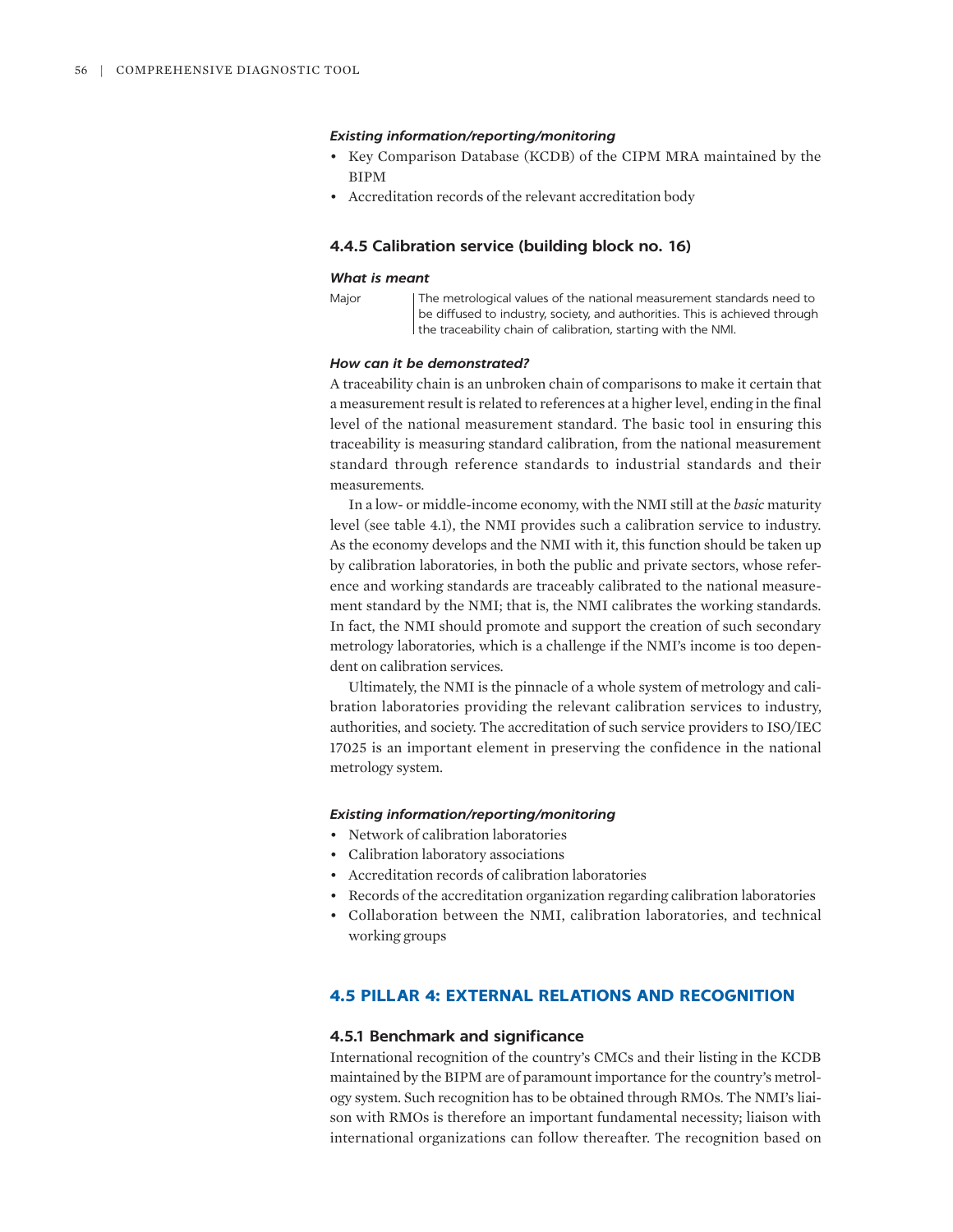CMCs, however, is only possible for signatories to the Metre Convention or for associate members and economies of the CGPM under the Metre Convention. Otherwise, accreditation is currently the only way to achieve a measure of international recognition.

# **4.5.2 Training system (building block no. 17)**

#### *What is meant*

Major | Trained and skilled metrologists are a vital component of an effective and efficient national metrology system. Training mechanisms provided by the NMI to develop such metrologists are important.

### *How can it be demonstrated?*

In parallel with the high demands on the technical side, high demands are placed on appropriately educated, trained, and experienced metrologists and technical staff. The NMI must therefore provide for the training of its own staff, a requirement that increases with the development of a whole calibration laboratory network. Initial training programs can be initiated by technical cooperation programs but eventually must be provided by the NMI in collaboration with tertiary technical education institutions.

Issues that should be considered in training programs include the following:

- Higher-level training of specialist metrologists at NMIs that have higher-level metrology in place
- New developments and new metrology sectors the NMI is getting involved in
- Training programs for metrologists of secondary laboratories

### *Existing information/reporting/monitoring*

- Training programs
- Training records

# **4.5.3 Liaison with regional organizations (building block no. 18)**

#### *What is meant*

| International recognition of the technical capability of an NMI, and       |
|----------------------------------------------------------------------------|
| hence of a country, is gained through RMOs recognized by the BIPM or       |
| through accreditation. Active membership of the NMI in the relevant        |
| RMO is therefore an imperative.                                            |
| If the country is a member of a regional construct, then the NMI will be   |
| required to participate actively in regional metrology activities if these |
| are part of the regional agreements. This means also participating in      |
| technical committees at the regional level.                                |
| Membership in an RMO affords NMI staff the opportunity to learn from       |
| other member NMIs and through participation in working groups of the       |
| RMO.                                                                       |
|                                                                            |

#### *How can it be demonstrated?*

International recognition of an NMI, and hence of the country, is based on the declaration of its CMCs and their inclusion in the KCDB kept by the BIPM. The regional key comparisons on which the determinations of CMCs are based are arranged through RMOs recognized by the BIPM, and RMOs also carry out other actions to enhance the mutual confidence and validity of calibration and measurement certificates issued by participating NMIs. (*Note:* For NMIs of countries that are not yet signatories to the Metre Convention or associate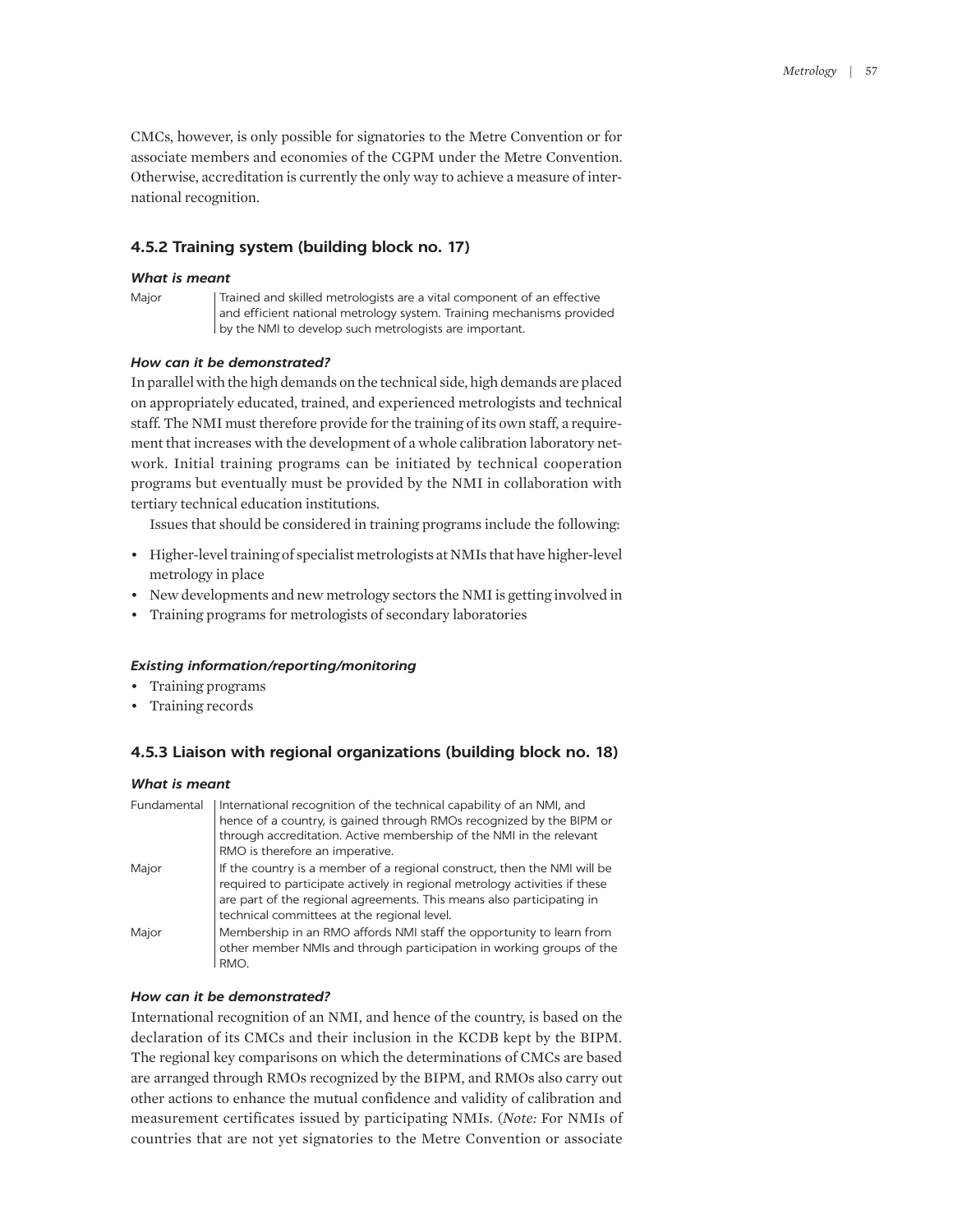members and economies of the CGPM under the Metre Convention, this route is not possible, but they may gain a measure of recognition through accreditation.)

It is therefore of paramount importance that the NMI be an active member of the relevant RMO when contemplating membership in international metrology organizations (see building block no. 19). Unfortunately, not all countries are covered yet by recognized RMOs, and NMIs in such countries find it difficult to gain international recognition. In such cases, the country should make every endeavor to have an RMO established and recognized by the BIPM in its region.

<span id="page-17-0"></span>At the time of writing (January 2019), six RMOs are recognized within the framework of the CIPM MRA:<sup>[1](#page-20-0)</sup>

- Intra-Africa Metrology System (AFRIMETS)
- Asia Pacific Metrology Programme (APMP)
- Euro-Asian Cooperation of National Metrological Institutions (COOMET)
- European Association of Metrology Institutes (EURAMET)
- Gulf Association for Metrology (GULFMET)
- Inter-American Metrology System (SIM)

# *Existing information/reporting/monitoring*

- Membership of the NMI in the recognized RMOs
- Reports of the NMI's participation in RMO activities
- Regional trade agreement membership status of the country
- Relevant regional treaties, protocols, agreements, or legislation
- Annual reports of the NMI
- NMI internal reports of RMO meetings attended

# **4.5.4 Liaison with international organizations (building block no. 19)**

### *What is meant*

Major The two relevant international metrology organizations would be the BIPM and the International Organization of Legal Metrology (OIML). Hence, once the NMI moves from a basic to an advanced level (see table 4.1), the NMI should pursue membership in both organizations If its responsibilities include legal metrology.

#### *How can it be demonstrated?*

The BIPM is the international intergovernmental organization set up by the Metre Convention through which member states act together on matters related to measurement science and measurement standards. Membership can be at two levels, depending on whether the country has signed the Metre Convention (established in 1875), under which the current International System of Units (SI) was established in 1960. If the country is a signatory, then the country is a member (and the NMI can represent it); if not, then the country can become an associate member.

As a signatory, the country participates actively in the various committees under the Metre Convention, starting with the CGPM, which is the highest policy-making organ under the Metre Convention, meeting every four years. The CIPM consists of 18 representatives from the CGPM, and it oversees the BIPM, provides for the chairs of technical committees, and is responsible for cooperation with other international QI organizations. A number of consultative committees accountable to the CIPM have been established, dealing with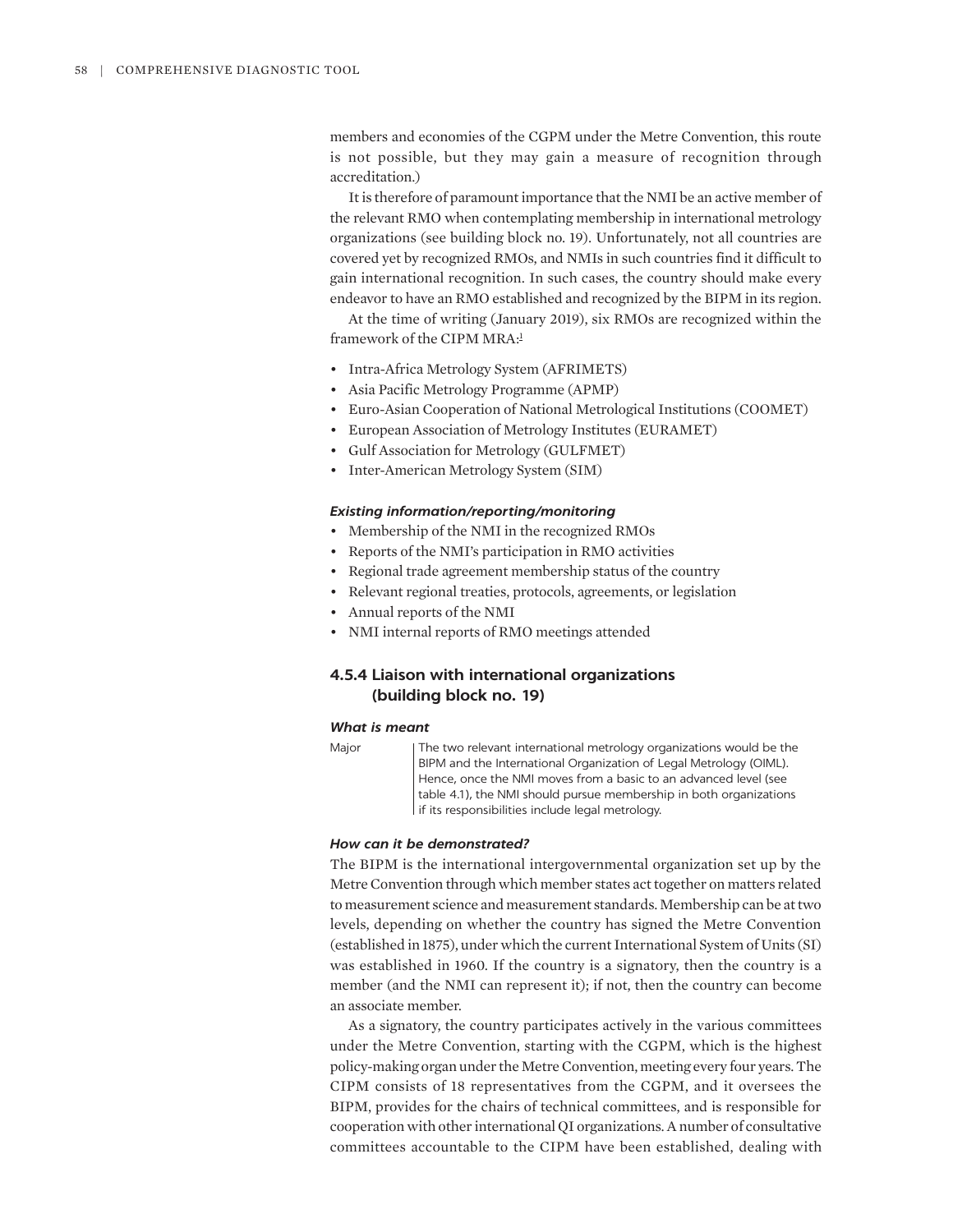specific metrology issues. Participation in the CGPM should be a given for the country (there is also an annual NMI directors' meeting); however, only specific individuals are invited to the CIPM. And active participation in the consultative committees will depend on the metrology policy or strategy of the country.

As an associate member and economy, an NMI can participate in the CIPM MRA. This allows the country to register its CMCs on the KCDB managed by the BIPM, thereby achieving international recognition for its metrology capabilities.

The OIML is discussed in section 11: Legal Metrology.

### *Existing information/reporting/monitoring*

- Metrology strategy and its implementation plans
- BIPM membership data
- BIPM technical committee data
- Annual reports of the NMI
- Business plans and minutes of the NMI technical and mirror committees
- Formal communication records of the NMI with the BIPM and OIML

### **4.5.5 Coordination within the QI (building block no. 20)**

### *What is meant*

| Major | Coordination among the fundamental QI organizations (the NSB, NMI,          |
|-------|-----------------------------------------------------------------------------|
|       | and national accreditation body [NAB]) is important to ensure that their    |
|       | responsibilities and activities provide a unified basis for the calibration |
|       | and conformity assessment service providers and the market surveillance     |
|       | activities of regulatory authorities. The same applies to the legal         |
|       | metrology organizations.                                                    |
| Minor | NMI staff should participate actively in NSB, NAB, and legal metrology      |
|       | technical committees and ensure there is an exchange of information         |
|       | and liaison between the NMI, NAB, and legal metrology regarding the         |
|       | metrology needs of accredited entities.                                     |

# *How can it be demonstrated?*

Coordination within the QI is important, especially among the NSB, the NMI, and the NAB, as the three pinnacle QI organizations. The coordination—to ensure that there are no overlaps or gaps in their service delivery or activities can be realized formally or informally. If the NSB, NMI, and NAB are governmental organizations, then their line ministries are in a good position to ensure such coordination, especially to ensure that the three are implementing the quality policy measures. Otherwise, a quality council or similar construct would be able to do the same. A third alternative is for the CEOs to have a formal coordination meeting at regular intervals. A technical regulation coordination office (whatever its name) coordinates the activities of the regulatory authorities with the QI regarding the development and implementation of technical regulations, ensuring that costly overlaps and gaps in service delivery are kept to a minimum.

NMI staff should participate in standardization technical committees, act as technical evaluators for the accreditation body, and participate in the technical committee dealing with metrology questions of the accreditation body. Furthermore, an exchange should be fostered between metrologists and the accreditation body regarding the traceability and intercomparison needs that are identified through the existing accredited calibration, clinical, and testing laboratories.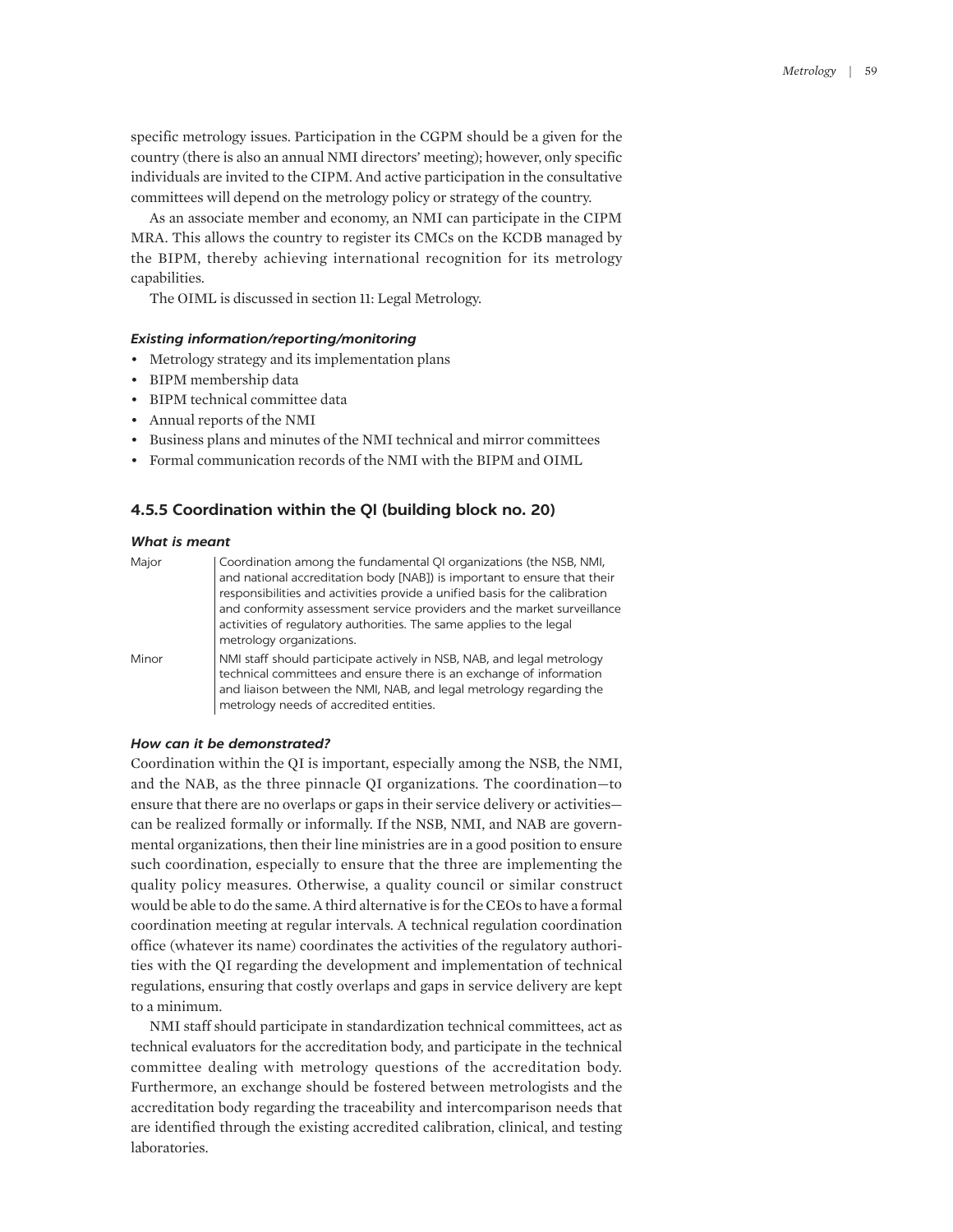### *Existing information/reporting/monitoring*

- Line ministry policies, pronouncements, and documentation
- Quality council (or similar body) documentation and minutes of meetings
- Technical regulation coordination office mandate and pronouncements
- NSB and NAB technical committee membership
- NAB assessment team membership
- Liaison meeting reports and minutes

# **4.5.6 Designated institutes (DIs) (building block no. 21)**

### *What is meant*

Major | It is not always only the NMI that establishes and maintains national measurement standards in the country. Designated institutes (DIs) might also be involved. This is often the case for technologies that are not covered by the NMI, such as nuclear technology, metrology in chemistry, and so on. The NMI recognizes such entities and ensures that they comply with the relevant requirements.

# *How can it be demonstrated?*

In many countries, the NMI shares its responsibilities with one or more designated institutes (DIs), which, like the NMI, operate at the top of the national metrology system. DIs play a crucial role in complementing the NMI's fields of activity at the national reference level and bring expertise in metrological areas not covered by the NMI, thus using the available national resources efficiently. Typical areas would be nuclear technology-related metrology, metrology in chemistry, and the like.

Institutes should only be designated if they have appropriate metrological experience and scientific expertise *and* meet all of the following conditions:

- Hold (or will hold) and maintain national measurement standards
- Will deliver metrological traceability through the provision of calibration services or reference materials in a well-defined metrology area and on an equal basis to all customers
- Will act similarly to the NMI within a limited and well-defined area of metrology, as well as understand and accept the obligations of participation in the CIPM MRA
- Will be appropriately resourced and sufficiently stable for their role within the national measurement system and as DIs within the CIPM MRA

The designation must be done by the authorized body of the state, that is (a) the responsible ministry or authority within the government, or (b) the NMI, if authorized to do so by its government.

Performance of the DI with respect to the CIPM MRA should be monitored by the NMI.

- NMI legislation
- Formal procedures for designating institutes
- Official designation documentation of DIs
- BIPM records of the NMIs and DIs
- Work programs of the NMI and DIs
- Annual reports of the NMI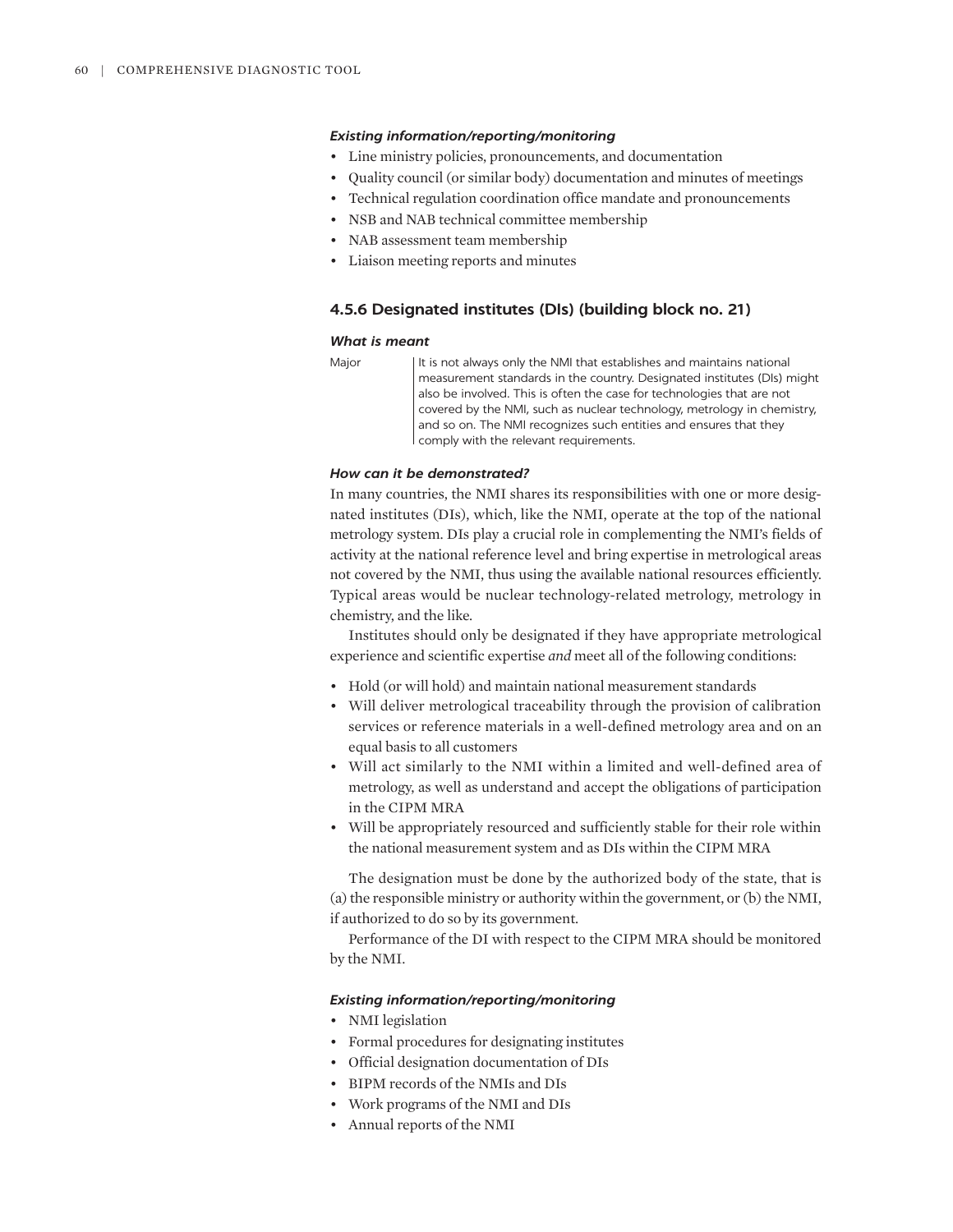# **4.5.7 Stakeholder engagement (building block no. 22)**

### *What is meant*

Fundamental | Stakeholders play an important role in determining choices regarding the establishment of national measurement standards and their accuracy levels. The NMI must identify its stakeholders, communicate clearly with them, and gain their support and participation in the development and implementation of national metrology standards, as well as the resulting national metrology system that diffuses these standards into industry, authorities, and society through calibration chains.

## *How can it be demonstrated?*

The NMI should map its stakeholder environment, including sectors such as

- *Governance,* such as QI organization boards or councils, regulatory authorities, the NMI line ministry and other ministries, and so on;
- *Beneficiaries,* such as industry, laboratories, business, society, consumers, academia, and so on; and
- *Influencers,* such as business associations, media, nongovernmental organizations (NGOs), trade unions, and so on.

Thereafter, the NMI should follow a deliberate and continuous approach to stakeholder engagement that is properly planned, conveys a clear message, and asks stakeholders their opinions and then acts upon them. This approach would be in the form of a formal communication plan or a similar strategy.

The governance of the NMI is vested in its board or council, but these should be individuals with specific strengths rather than a collection of representatives from stakeholder groups (see building block no. 5). Hence, it is useful for the NMI to establish a metrology forum or a similar meeting in which all stakeholders can participate freely and whereby the NMI can gain an understanding of the needs of its broader stakeholder groups. In addition, it is important for senior NMI management to commit energy and time to building high-level relationships that engender trust and to seeking out networking opportunities and even joint research projects with industry and academia.

#### *Existing information/reporting/monitoring*

- Metrology strategy and its implementation
- Communication strategy or plan and its implementation
- Minutes of a metrology forum or similar open stakeholder meeting
- Key performance indicators of senior management
- Stakeholder mapping results

# **NOTE**

<span id="page-20-0"></span>[1.](#page-17-0) [The list of the](#page-17-0) [recognized](#page-17-0) [RMOs can be](#page-17-0) [found on the](#page-17-0) [BIPM](#page-17-0) [website:](#page-17-0) [https://www.bipm.org](https://www.bipm.org/en/worldwide-metrology/regional/) [/en/worldwide-metrology/regional/.](https://www.bipm.org/en/worldwide-metrology/regional/)

### **REFERENCES**

ISO and IEC (International Organization for Standardization and International Electrotechnical Commission). 2017. "ISO/IEC 17025: General Requirements for the Competence of Testing and Calibration Laboratories." 3rd ed. Ref. no. ISO/IEC 17025:2017(E), ISO, Geneva.